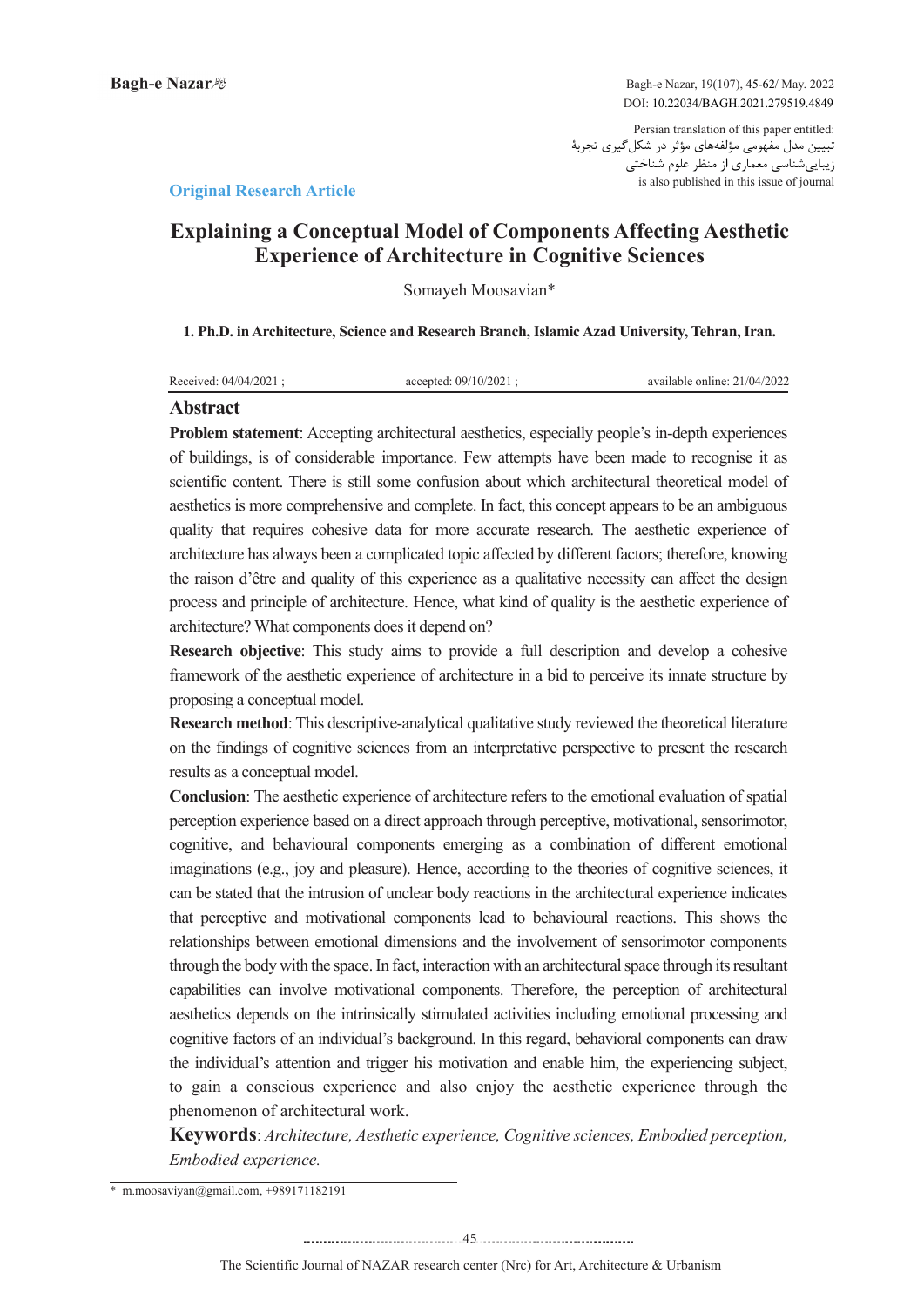## **Introduction and problem statement**

Different schools of thought have addressed the aesthetic experience of architecture so far. Including a general methodological context of theoretical and empirical studies, these schools of thought have pointed out human experience in the perception of aesthetics based on how to judge aesthetics within different frameworks. According to research findings, the philosophical approach (Scruton, 1989; Winters, 2007) in empirical studies and emotional (Russel, 1980), phenomenological (Böhme, 2018; Bermudez & Ro, 2013), and neurological (Vartanian et al., 2013; Vartanian et al., 2015) approaches in empirical studies placed further emphasis on experience-based architectural aesthetics. However, these studies only introduced one or several specific features to describe the nature of this phenomenon, and no accurate theoretical models have been proposed to explain the raison d'être and quality of the process of perceiving the aesthetic experience of architecture. For instance, different theoretical approaches have been proposed to address the role of emotion and visualisation in the aesthetic experience, although they have received insufficient empirical support. Nevertheless, depending on the depth and level of a person's empirical activity, a specific approach to aesthetics cannot address the open-ended field of architectural experience. In other words, a more comprehensive content approach is required to organise this concept and its perception process theoretically.

This study aims to address what actually humans face in the real experiences of architecture, for a person's successful experience of an architectural work means that he/she becomes full of himself/herself as spatial completeness. Hence, the constituent elements of an aesthetic experience are the quantitative/qualitative characteristics of an architectural work, the realisation of which leads to an aesthetic experience as well as an sufficient objects but locations for human activities, architectural experience. Since buildings are not selfthis fact turns architecture from a physical-structural art into an organised empirical complex art. Therefore, it is essential to consider the nature of an aesthetic oriented perspective, for architecture is an instance of experience of architecture from an interactionan identifiable case of inclusive human participation and human involvement with aesthetics (i.e., a case in which humans are not merely abstract spectators). Furthermore, every location can assume a different role substantively based on what empirical importance its aesthetics has in perception.

Architectural works form a sequence of aesthetic situations that are necessarily interactive. Each of them requires human participation in different ways. Hence, the problem is how this integrity turns into the base of an aesthetic experience in architecture. Concordantly, this study aims to provide a better perception of aesthetic experience in architecture by using the neurological findings of this area, for these findings analyse architectural experience through the relationship between the mind and the human's psychological experience of the world. The findings also analyse the human's feelings of the environment based on the brain response to stimuli, regard a sensory experience as a key to the perception of aesthetics, and relate the human psyche to feelings and physiological experience of the environment. Therefore, this study used these frameworks as a base for discussion about concepts and theoretical identification of the topic to perceive their underlying mechanisms.

The study also sought to be relevant to the other emerging areas of scientific and philosophical studies to think more about the subjective qualities of experience in architecture. Thus, the outcome of this viewpoint can be useful for the clarification of fundamental concepts to further rethink the theoretical topics of architectural aesthetics. In this study, the fundamental concepts were considered the research base that would form the prerequisite for the problems related to an artificial environment and its relation to the aesthetic experience. This experience has been discussed from different perspectives such as phenomenology, cognitive psychology, and neurology because it has been deemed necessary to establish a discourse between architecture and the knowledge about subjective qualities and empirical philosophy, an area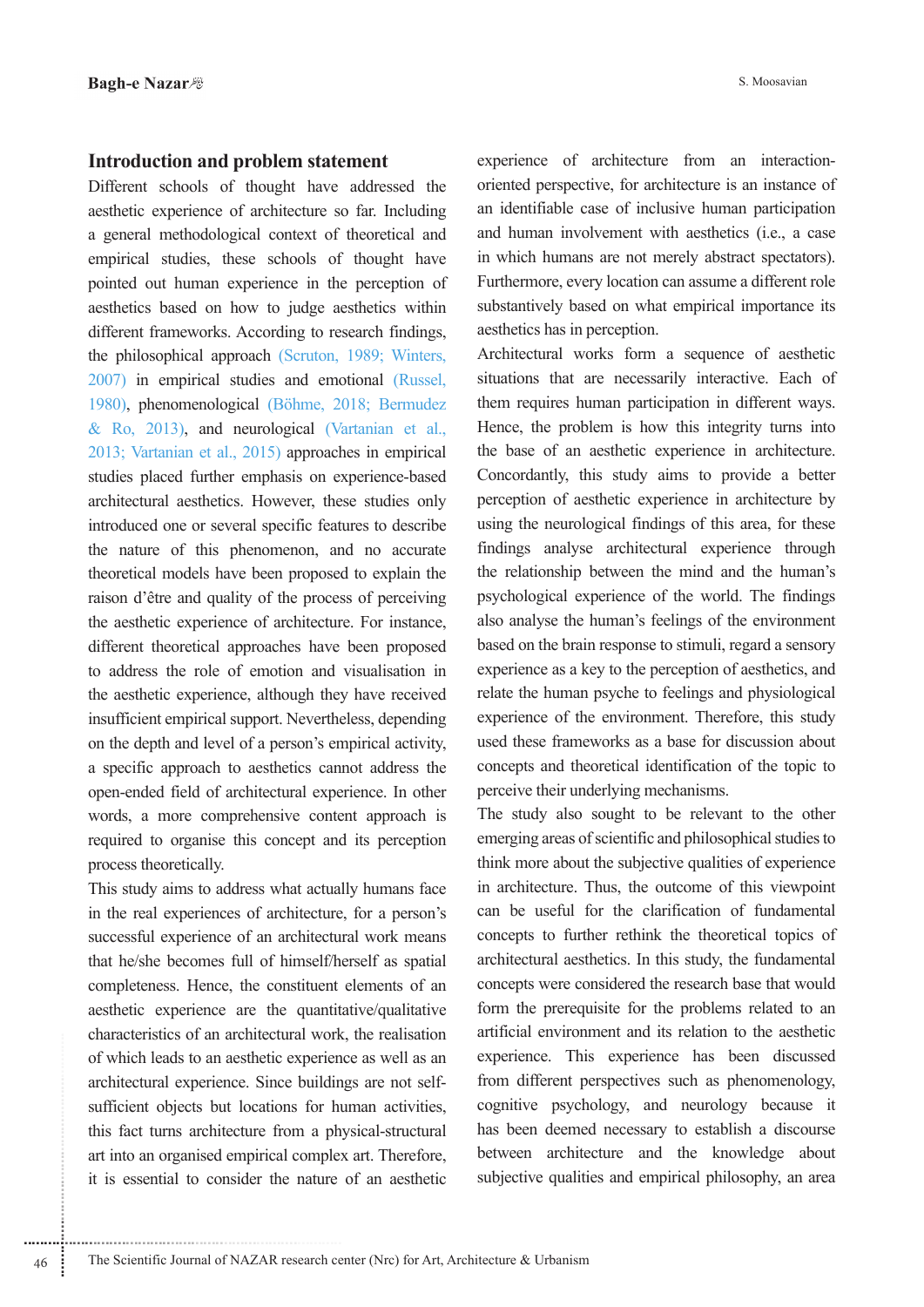that has not yet been addressed from this perspective. In fact, this approach can enhance the ability to confirm the previously proposed theoretical/philosophical propositions. Presenting a parallel interpretation of current schools of thought and the resultant feedback in the perception process of architectural aesthetics, this study will have the potential to turn into the base of new theorisation for further studies with similar topics. In other words, an embodied structure to cognitive sciences as an instruction for the analysis of a esthetic experience can provide a higher potential than the previous schools of thought. Given the paucity of studies on human experience with the perception of architectural aesthetics, this school of thought can be used as a useful solution.

Hence, this study aims to present a comprehensive description and a cohesive framework of aesthetic experience in architecture to perceive its innate structure and components through a conceptual model. Relying on the findings of cognitive sciences based on the perception models of aesthetic experience in the psychology of art, this study proposes a theoretical model to describe and explain a process that introduces how to evaluate and represent emotions regarding this experience with a focus on an interactive model. Based on the concept of embodied perception, this model results from different angles of its point of view to allow for an understanding of the appropriateness of the experienced phenomenon. Therefore, this study seeks to address the following questions: If humans expand their scope of experience to be able to perceive aesthetics in a place, what features can result in this kind of aesthetic experience? What components does this aesthetic nature depend on empirically?

### **methodology Research**

In this descriptive-analytical qualitative study, an interpretative approach was employed to present the findings as a conceptual model framework by explaining the theoretical literature from the perspective of cognitive science findings. For this purpose, the findings of cognitive sciences were used through the models of aesthetic experience in the psychology of art to propose a theoretical model to describe and explain a process introducing how to evaluate and represent emotions regarding aesthetic experience by focusing on an interactive model.

## **background Research**

The early studies of architectural aesthetics were based on the historical analysis of Western architecture theorisation addressing the practical problems of design and construction. This goes back to "Ten Books" on Architecture" by Marcus Vitruvius Pollio, "On the Art of Building" by Leon Battista Alberti, and other writings by Andrea Palladio and Thomas Aquinas, who discussed the importance of discipline and proportions by using a metaphysical and objectivistic approach as the aesthetic standpoint. However, with the advent of Kant's philosophical aesthetics in the 18th century, such discussions passed the limits. As the normality topics started, aesthetics, known as an independent branch of academic philosophy, provided comprehensive explanations about architecture. For the first time, Roger Scruton established these discussions in "The Aesthetics of Architecture" (1989). In fact, his book was a work of research into architectural aesthetics mainly from Kant's perspective (Scruton, 1989). Following Scruton's opinions, Edward Winters (2007) analysed the perception of architectural aesthetics from Kant's perspective in "Aesthetics and Architecture". In a paper entitled Architecture in the book Aesthetics of Arts from the proceedings or aesthetics papers at Oxford University (2003), G. Graham analysed the architectural aesthetics in terms of classical, modern, and postmodern schools of thought from an interpretative perspective (Levinson, 2013).

erience" by Collinson (2009) covers a<br>ic theories, each of which introduced a<br>haracteristic of an aesthetic experience.<br>y of Aesthetic Experience" by Michael<br>i) is a citable reference that addressed<br>perience of works of ar However, most of the theories of aesthetic experience are particularly related to the philosophy of art, which includes a wide range of theories. For instance, "Aesthetic Experience" by Collinson (2009) covers a series of aesthetic theories, each of which introduced a criterion as the characteristic of an aesthetic experience. "Phenomenology of Aesthetic Experience" by Michael Dufrenne  $(1973)$  is a citable reference that addressed the aesthetic experience of works of art through the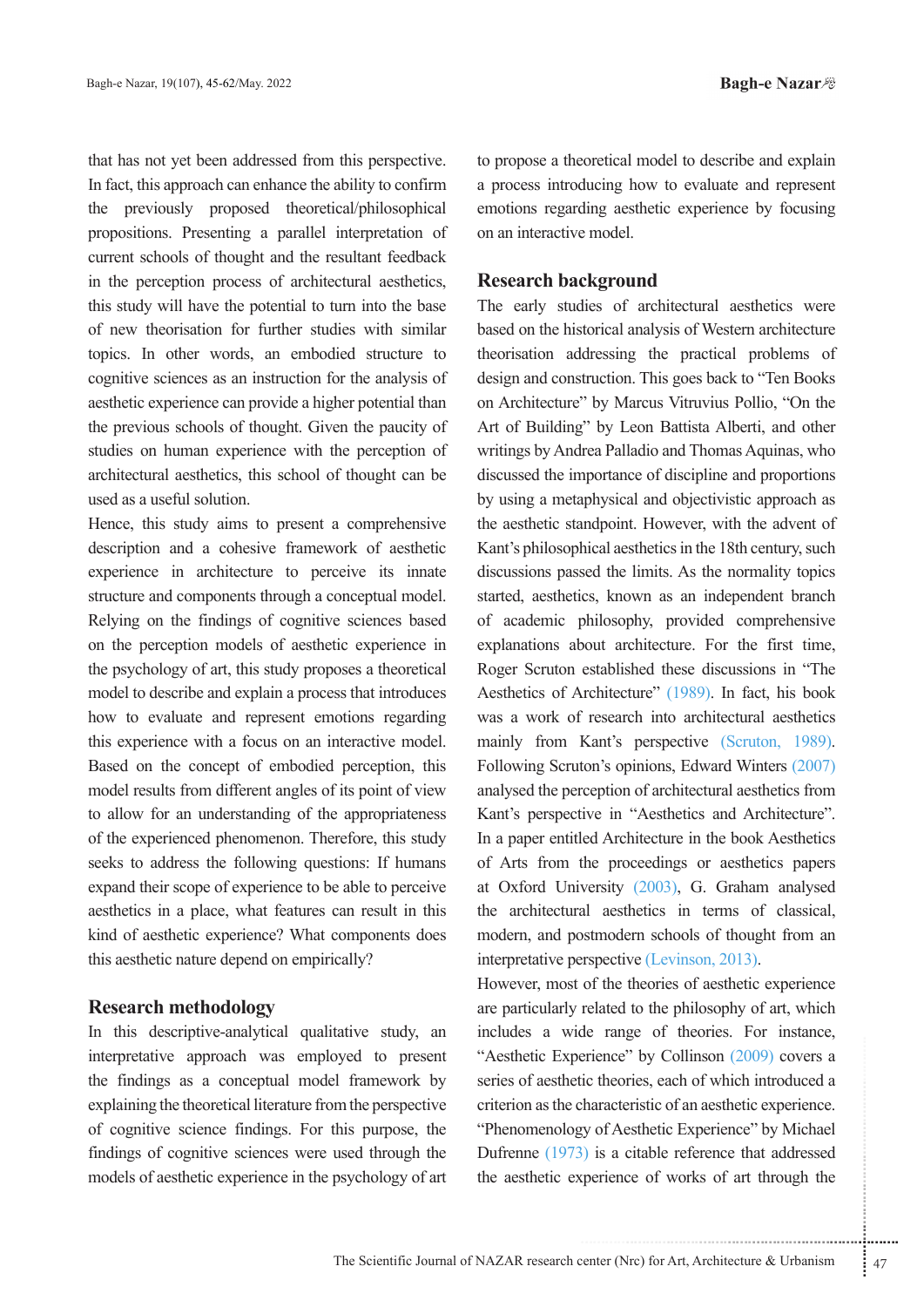object of aesthetics with a phenomenological approach. Later studies are classified under the psychology of art and define it as hierarchical models by analysing the perceptibility of aesthetic experience (Chatterjee  $\&$ Vartanian, 2014; Leder, & Nadal, 2014 ;Silvia,2005 Cupchik & Gignac, 2007; Locher, Overbeeke & Wensveen, 2010; Pelowski & Akabia., 2011). Overall, these studies have not pointed out architectural aesthetics in particular from their perceptive perspective.

The studies of environmental design and architecture with an aesthetic approach are those which reveal the common foundation of human perception or the structure of the mind. An instance is "Creating Architectural Theory" by John Lang (2009), who introduced empirical aesthetics as sensory, formic, and symbolic categories by using Santayana's aesthetic theories. Based on the general foundations of perception, "Aesthetics in Architecture" by Grütter  $(2004)$  introduced aesthetic features and characteristics in architecture. None of the later studies of architecture addressed the theories and paradigms of contemporary architectural aesthetics, whereas most of the existing studies interpreted the difficulties of aesthetics in architecture (Roeser, 2013) or analysed aesthetic criteria in different architectural campaigns and styles from descriptive or critical perspectives (Bhatt, 2000; Moon, 2013; Kido & Cywin' ski, 2013, Thomas,  $2015$ ).

As discussed earlier, despite the ever-increasing scientific attention to the dimensions of architectural aesthetics, there are only a few studies that have directly addressed human experience. Moreover, the majority of aesthetics theories have merely focused on "aesthetic campaigns" in the history of architecture or "cultural-biological" foundations of aesthetic behaviour. Recently, some theories have focused on aesthetic neurology in the architectural space on a limited scale; therefore, such neurological studies of empirical aesthetics are mainly about visual perception with a focus on visual characteristics or architectural stimuli. Although these studies have developed the early theories of methodology, they are not still considered an organised approach to the measurement of human experiences with architectural aesthetics.

Different research areas have analysed the general nature and raison d'être of architectural experience so far. Recently, there have been some developments in neurological studies of behaviour-environment areas (Vartanian et al., 2013; Vartanian et al., 2015). These studies have analysed the emotional effects and visualised environmental features (Jelic, Tieri, De Matteis, Babiloni, & Vecchiato, 2016), introduced principal components of architectural experience (Moosavian, Amin Zadeh Gohar Rizi & Shahcheraghi,  $2020$ ), or provided the evaluative perception of and other non-contemplative responses to architecture (Robinson & Pallasma, 2015; Mallgrave, 2016). Nevertheless, there are a few systematic studies on the direct relationship between physical structure and the utility of architectural space. At the same time, other studies have analysed the emotional effects (Böhme,  $2018$ ) and mental effects (Fitch et al.,  $2014$ ) of architectural experience, whereas psychological studies have tried to prove the reconstruction potential for mental concentration and experience of spiritual environments (Herzog, Ouellette, Rolens, & Koenigs, 2010). Nonetheless, most of these studies were inspired by the conceptual, neurological, and empirical framework of research proposed by Freedberg and Gallese  $(2007)$  and are still being developed. Furthermore, phenomenological studies have pointed out the empirical relationship of buildings for the stimulation of wonderful states (excitement) to perceive the concept of architectural experience (Bermudez, 2011; Bermudez et al., 2017).

Since the proposed theoretical models have structural differences in levels and content with their presented methods being ambiguous, there is still no consensus on the use of a specific theoretical model in various research contexts, especially regarding experience in architectural aesthetics. At the same time, there are no specific studies based on the identification of aesthetic components in architecture through an approach to the aesthetic experiences of humans. Therefore, analysis of the existing theoretical models in line with the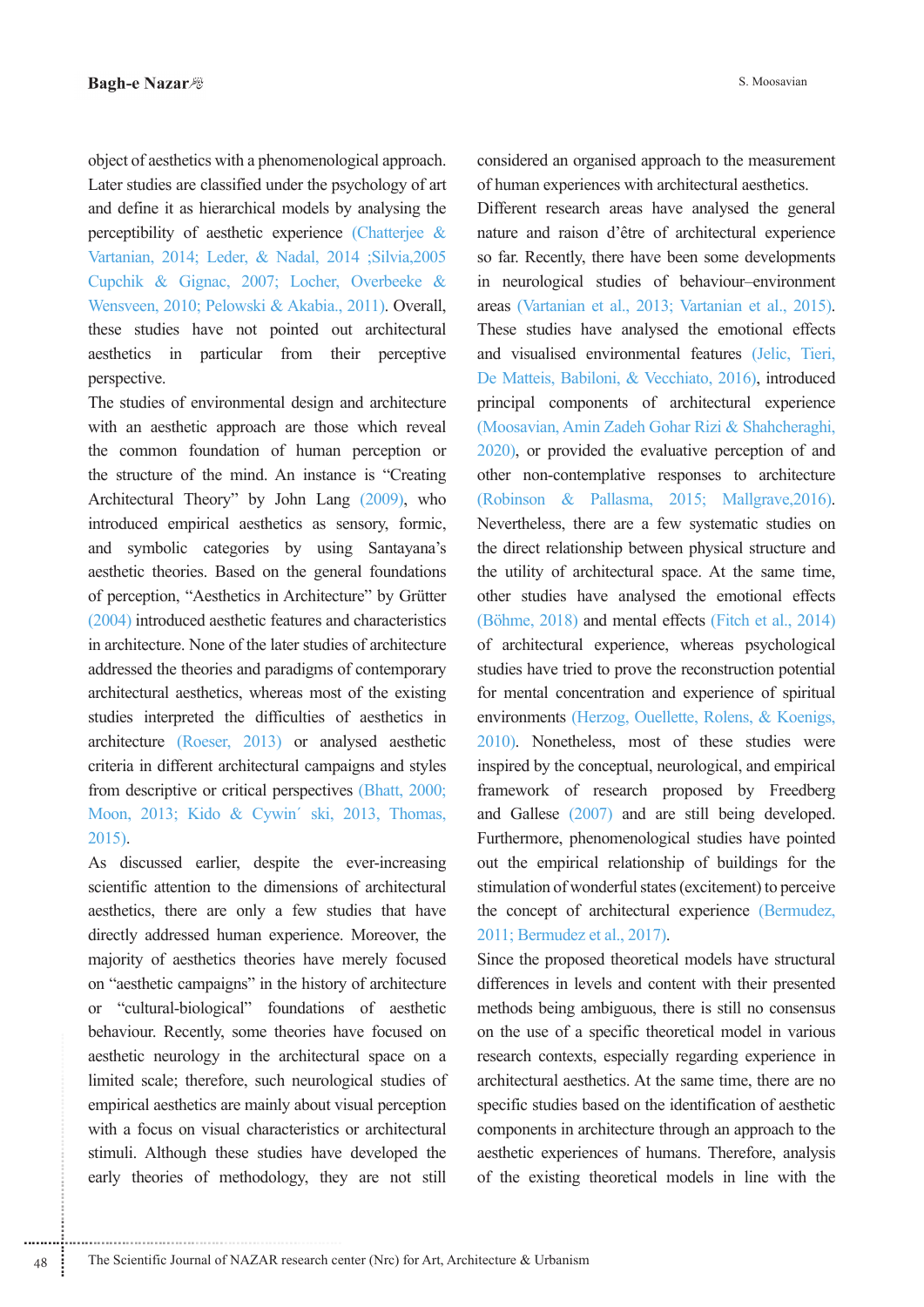research objective of this study with respect to the findings of cognitive sciences to recognise the nature of architectural aesthetics in terms of the visualised nature of experience can help better perceive the topic theoretically from a new perspective.

## **Theoretical foundations of research**

# • Considerations of cognitive sciences in attitudes towards architectural aesthetics

Generally, architectural topics are classified as two major categories simultaneously to develop and explore aesthetics: 1- conceptual studies (normative paradigms) and  $2$ - empirical studies (positive paradigms) (Moosavian, Amin Zadeh Gohar Rizi & Shahcheraghi, 2021).

Empirical studies emphasise the main topics of perception with a special focus on environmental preferences. They are considered a tool for developing the perception of mental processes as the basis for the aesthetic selections of humans. In fact, identifying and perceiving the factors of "perceptive experience" leading to an individual's aesthetics or joy refer to the studies of perception, recognition, and attitude focusing on "empirical theories" and known as "empirical aesthetics". This dynamic perspective has resulted in new ideas and opinions, the outcomes of which include the specialised terminologies of aesthetics and relevant problems regarding the perception of form/space and its effects on the human experience as an impetus for research. Based on the correlation scientific techniques, such empirical studies rely on analysis in accordance with scientific and quasiindividual experiences to analyse aesthetic experiences (Lang,  $2009$ ,  $120$ ). They look for two factors: 1- the aesthetic factors that result in an aesthetic response; 2- differences in preferences for these factors among experts and the public, which refer to their mental, physical, and behavioural reactions caused by different factors of aesthetics (Liu & Chuang, 2014, 2).

Various empirical views have nowadays provided a novel description of human experience with the environment. 1- The pragmatism view of experience, meaning, and value-based on Dewey's ideas: John

Dewey defined the concept of experience as an active, dynamic relationship between a living organism and the surrounding environment. According to Dewey, experience generally means interaction, constantly sustainable action-reaction, an action-mixed process, and an organism's relationship with its environment (Dewey,  $2005$ ). 2- Phenomenology of the physical mind, especially in Merleau-Ponty's method and less rooted in the ideas of Husserl and Heidegger Ponty, 1982). 3- The cognitive sciences of the second who focused on the lived experience (Merleaugeneration that follow the studies of physical cognition (psychology, neurology, linguistics, and anthropology) (Jelic et al.,  $2016$ ). 4- The ecological philosophies that emphasise the processes of human-environment signification (Rapoport, 1990). Hence, given these views, the empirical findings of cognitive sciences, especially those of neurological studies, introduce a better theoretical context for this study.

cognitive-emotional neurosciences.<br>use of "embodied experience" can<br>the axial characteristic of joy in<br>d the full perception of experience<br>ion of aesthetic value in architecture<br>cognition. It is an "active cognition"<br>enter According to cognitive sciences, the corresponding content and senses of architectural experience include a combination of cognitive, emotional, and sensory elements. Therefore, Aesthetics is considered a subjective experience obtained from experience-<br>related subjective processing. This experience includes a feeling of joy and a kind of emotion; therefore, neurological aesthetics<sup>1</sup> is described as a newly emerged discipline within the framework of neurological sciences with regard to the perception of biological foundations of aesthetics experiences. Neurological aesthetics results from various areas of neurological sciences such as perception, feeling, meaning, attention, and decision-making and provides relevant information. These experiences include feelings, evaluations, and actions that are stimulated by the objects and processes that are produced and interpreted. In fact, neurology merges empirical aesthetics with cognitive-emotional neurosciences. Therefore, the use of "embodied experience" can be considered the axial characteristic of joy in architecture, and the full perception of experience joy and formation of aesthetic value in architecture would require cognition. It is an "active cognition"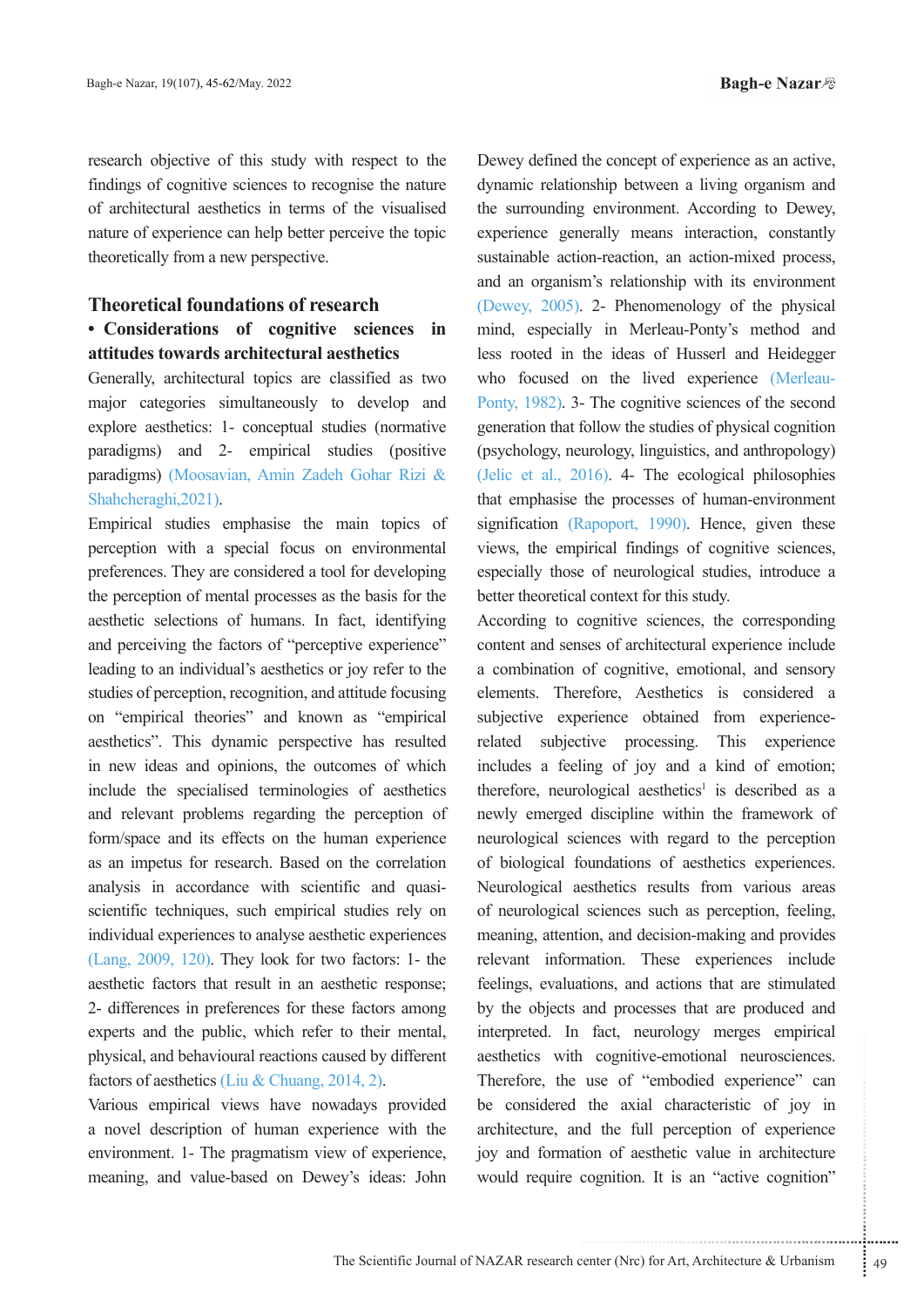of attention to qualitative perceptions. In cognitive sciences, architectures are assumed to be able to design "environmental capabilities", something which indicates that people's experiences of environments are naturally based on the chance of action and are known through factors of sensorimotor knowledge and motivation. Hence, the cerebral activities that are the base for the aesthetic perception of architecture might simultaneously involve different mechanisms and circuits of the brain that are responsible for regulating physical, emotional, and cognitive reactions. In fact, such neural-physiological and behavioural signs can indicate the visual-emotional effects of feelings. Moreover, the idea that latent physical reactions play a role in architectural experience can be traced in the theories of "empathy". Such theories suggest that observing architectural shapes can result in physical reactions that create the relationship between aesthetic and emotional dimensions and physical involvement with the space.

Proven by the recent neurological findings, these theories have emphasised the vital role of sensorimotor areas in the perception of artworks (Vecchiato et al.,  $2015$  a,  $426$ ). Furthermore, Freedberg and Gallese  $(2007)$  first proposed a theoretical framework for the analysis of aesthetic experience based on the neurological interpretation of the empathy theory in emotional-physical accordance with works of art. They started their work by analysing the concept of empathy in the feeling of physical experience with art and architecture, an area which was developed by Robert Wisher and Heinrich Wolflin in the late 19th century and Theodor Lips in the early 20th century 2. Accepting the empathy theory of "embodied simulation", they interpreted the motor system and activation of visual mechanisms (i.e., simulation physical actions and emotions) as an aesthetic experience. According to Wolflin's study of empathy in architecture, Freedberg and Gallese suggested that those processes were involved in the perception of spaces. The main hypothesis of their approach is the "interaction of a motor system" in the aesthetic experience. In that system, physical simulations are described as empathy S. Moosavian

for tactile senses, motions, gestures, and actions. Thus, a spectator is automatically able to create a feeling of empathy towards the representative content of an artwork. As a result, this theoretical framework (based on the role of empathy and embodied simulation) of the aesthetic experience leads to tangible feelings, motions, and implicit actions. In other words, the motor system is activated by the representative content of an artwork and an automatically created inceptive relationship between a work of art and a spectator. This theory indicates that the activation of embodied mechanisms plays a key role in the aesthetic experience and that these mechanisms can lead to the perception of aesthetics in architectural spaces. It also shows that the perception and intention of interaction with the environment can involve motivational factors. According to them, the architectural experience operates based on the precognitive activation of the embodied mirror mechanisms 3, in which the stimulation of actions, emotions, and physical senses is involved. In other words, empathising or showing physical and empathetic reactions towards works of art can be a "spontaneous empathetic reaction" that causes a "preliminary response" (Freedberg & Gallese,  $2007$ ,  $197-203$ ). Generally, these findings indicate that empathy is related to equally psychological objectively perceived emotion in aesthetic reactions. and physiological changes and the intensity of non-Moreover, the aesthetic experience indicates an empathetic involvement that includes a series of an individual's physical reactions.

Focusing on the cognitive process of experience, neurological studies have addressed neurological mechanisms between architecture and aesthetic experience, especially "spontaneous experiences". According to their results, the joy of beauty resulting from an architectural experience includes cognitive and emotional processing which occurs automatically and spontaneously<sup>4</sup> (Ma, Hu & Wang, 2015, 279). Therefore, the main task of cognitive development, i.e. perceptive function, results from interaction with the environment and is expanded by the accumulation of knowledge and emotional effect. Hence, what is

50 The Scientific Journal of NAZAR research center (Nrc) for Art, Architecture & Urbanism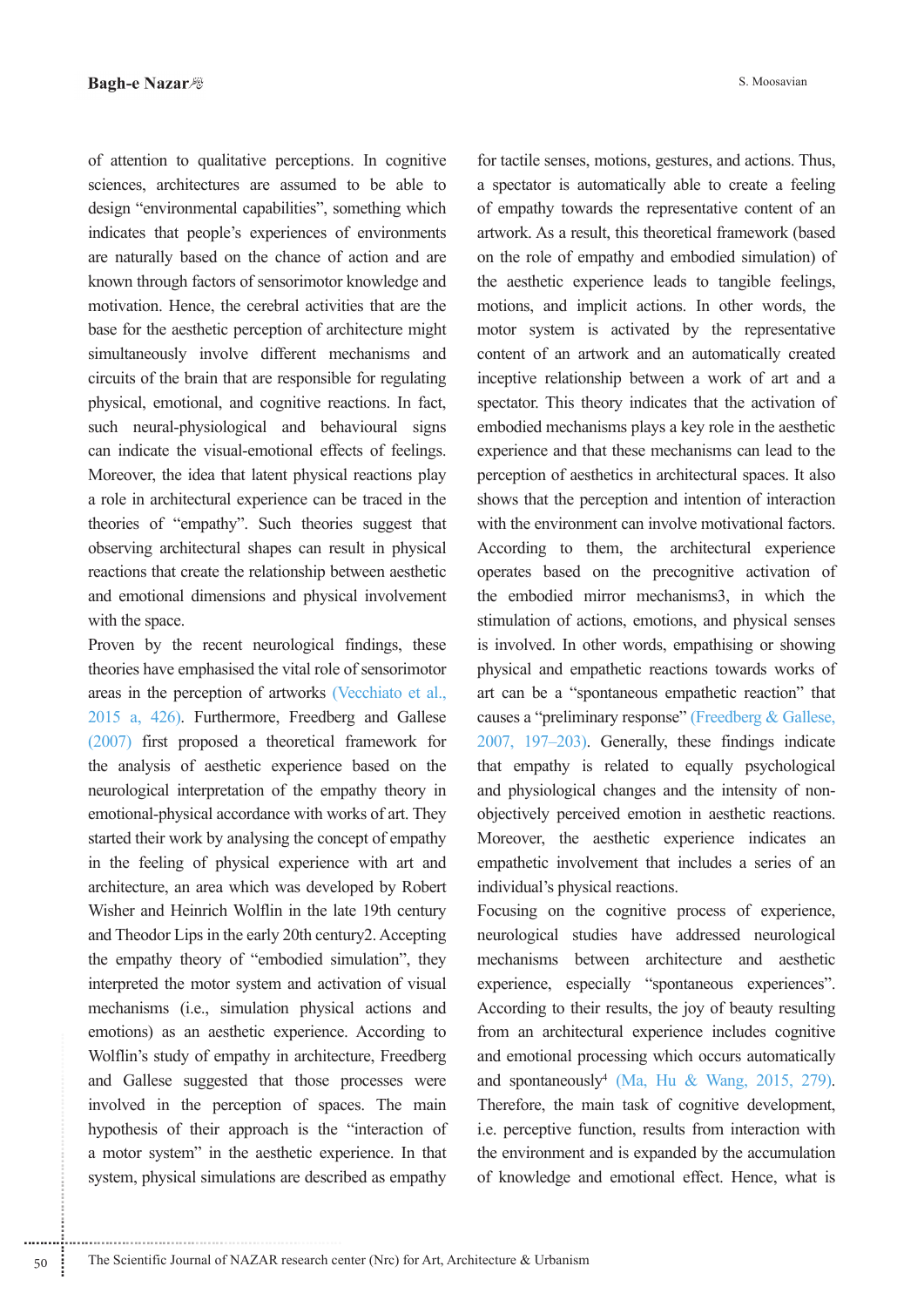perceived as joyful is based on the identifiable patterns caused by the preliminary emotional mechanisms  $(Xenakis, Arnoldos & Darzentas, 2012, 216)$ . Moreover, cognitive theories state that there is something like a thought or evaluative judgment within the heart of every emotional experience that guarantees a form of cognitive elements justifying the active use of thinking (Levinson, 2011, 244).

Accordingly, studies have analysed how spatial features moderate and modify "physical self-awareness"<sup>5</sup> and addressed the perception of neurophysiological correlations and relationships associated with the cerebral circuits involved in visualisation, sensorimotor integration, and positional orientation.

Such hypotheses were validated positively through the recent neurological results (Vecchiato et al., 2015b). According to neurological findings, the activity of the sensorimotor cortex is an intermediary factor in the automated and pre-reflective perception of activities based on the theory of embodied simulation. The visual areas of the brain are also involved in aesthetic processing and can reflect neurological responses to visual stimuli. Eventually, activating the orbitofrontal cortex is accompanied by processing the rewarding stimuli, and improving the activities of the frontal lobe is related to the judgments on aesthetic parameters (Jelic et al.,  $2016$ , 9). Moreover, if positive aesthetic feelings reach high levels, they will activate the reward circuit in the nervous system (Menninghaus et al.,  $2019, 53$ .

In addition, the hypothesis that architectural perception can include the reward-regulating cerebral circuits and emotional processes was developed through the extensive literature on aesthetic judgments. Generally, it should be mentioned that aesthetic experiences are the newly-emerged states of mutual interactions and effects between nervous systems, *i.e.* 1- sensorimotor system, 2- feeling-value system, and 3- meaningknowledge system known as effective mechanisms in which aesthetic experiences affect each other through those systems. Thus, when only objects are observed and focused on instead of outcomes, aesthetic experiences are distinguished from other evaluative

feedback. In this theoretical model, the findings indicate the roles of sensorimotor systems in the automated processing of elemental features of aesthetic objects as well as cognition and interaction through the embodied mechanisms. Finally, the role of the meaning-knowledge system in the aesthetic experience is indicated by the studies that have analysed the conditions in which the stimuli are reflected by changes of activity in the rewarding and feeling nervous circuit (Chatterjee & Vartanian, 2014, 2), (Fig. 1).

According to Chatterjee and Vartanian  $(2014)$ , these cerebral networks interact with each other while perceiving an object and can play a key role in perceiving architectural aesthetics. Based on this framework, the sensorimotor system can automatically process the objects and environmental features that interact with a spectator through embodied mechanisms. The evaluative-emotional system processes the information regarding proximity, avoidance, wanting, and loving; however, the meaning-knowledge system has been left very unknown because it has a very extensive distribution in the brain and depends strongly on an individual's expertise and cultural conditions. Although the existing dynamic relationship between cerebral networks has not been analysed accurately, it can be valuable to present an extensive hypothesis regarding the nature of architectural experience including its aesthetic dimension as well as the relationships between these empirical results and recent scientific reports on aesthetic experience. First, the evidence of the sensorimotor system for object perception indicates that the aesthetic experience results from the interaction between a spectator and an object. Moreover, the role of emotional-feeling evaluation systems<sup>6</sup> shows that an aesthetic experience is an embodied phenomenon directed related to adaptation, whereas the perception of aesthetics is associated with better adaptation to the environment (Jelic et al., 2016, 9).

The state of the state of the state of section<br>transference roles of feelings and reward in the<br>architectural aesthetics. In particular,<br>ysed the effects of rectangular and<br>urtanian et al., 2013) and ceiling height<br>transfe The results of the two studies can be used as evidence regarding the roles of feelings and reward in the perception of architectural aesthetics. In particular, Vartanian analysed the effects of rectangular and curved lines (Vartanian et al., 2013) and ceiling height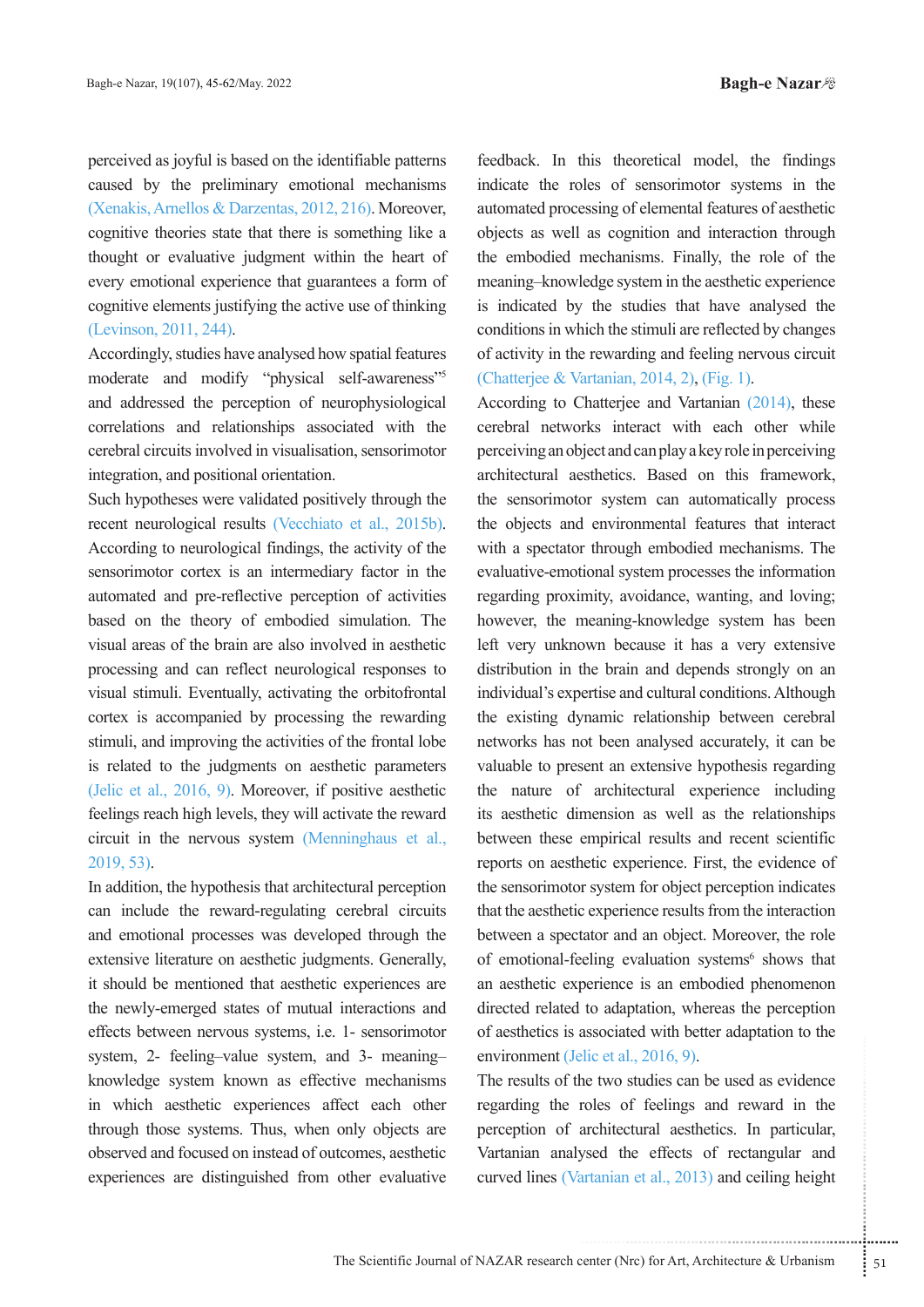

Fig. 1. The trilogy of aesthetic experience. Source: Chatterjee & Vartanian, 2014, 2.

with perceived attachment (Vartanian et al., 2015) on the judgment of aesthetics and proximity-avoidance decisions of spectators (by visualising the images of architectural spaces through the FMRI test). This first study proved that interaction with an artificial environment and perception of such an environment could include motivational and emotional factors. For instance, perceiving the environments whose characteristics are the marginal lines of their curved facades can activate the reward circuits formed in cerebral cortices (Vartanian et al., 2013); therefore, observing an architectural space leads to the activation of neural networks regulating reward and judgment. This indicates the participation of emotional, cognitive, and contextual factors involved in the perception of aesthetics (Vecchiato et al., 2015b, 2). At the same time, this view supports the "interaction of sensory and conceptual hypotheses" in the aesthetic experience<sup>7</sup>. For instance, the second study proved these results by analysing the pleasantness through the observation of spaces with different architectural features (e.g., ceiling height and openness/closedness of spaces). Therefore, the structure of interaction between sensory and conceptual hypotheses plays a major role in the visual-motor processing of architecture  $(i$ bid., 13). In other words, a perceived open-closed space can affect

aesthetic judgments. An open-closed space can be considered a degree of perceived motion in the space. According to Vartanian et al., Stamps argued that the degree of motion and movement in the space was described more accurately as "permeability", which includes visual permeability and motor permeability. In a more comprehensive framework, the preference and priority of an architectural space are the functions of to what extent they facilitate visual/motor permeability (Stamps,  $2005$  quoted inVartanian et al.,  $2015$ , 4-5).

From the perspective of cognitive sciences, the interference of latent physical reactions in architectural perception and experience indicates that observing architectural shapes leads to physical reactions and represents the relationship between aesthetic and emotional dimensions and involvement of the body with the space. These findings demonstrate the vital role of sensorimotor regions in the perception of space. The theoretical framework of the embodied simulation and the concept of empathy in the aesthetic experience refer to tactile senses, gestures, and implicit motions. The perception and intention of interaction with an artificial environment through the created capabilities can also involve motivational factors. Therefore, the results of these studies present specific evidence, based on which the perception of aesthetics depends on the stimulated implicit and inner activities including emotional experiences, evaluation processing, and context-related factors. Hence, the necessity of adjusting the body posture and appropriate action in architectural environments would be an instance regarding the activation of attention and motivation for allowing a spectator to have an informed experience as an experiencing or physical institution as well as the perception of aesthetics in this regard.

In fact, it should be stated that the architectural experience leads to the perception of aesthetics. Given the sensory perception of its elements, this topic places special emphasis on subjective or cognitive effects that indicate a few points. First, this dimension is relatively harmonious with aesthetics. In other words, the architectural experience is a two-sided arrow that points at both a subject and an object at the same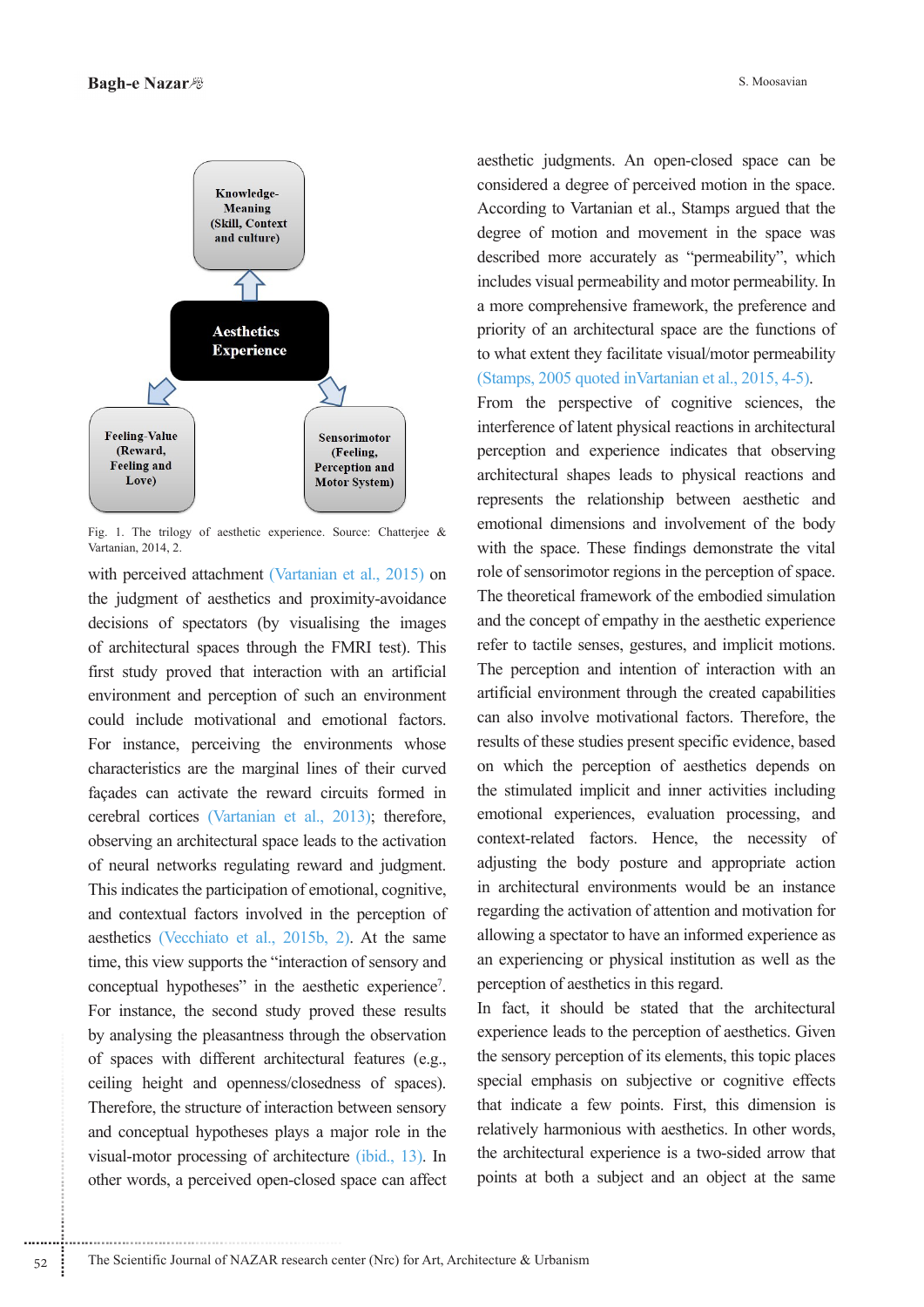time. Second, the subjective reaction/attitude towards aesthetic experience is an area that requires the analysis of experience. Thus, it is necessary to focus on the inner dimensions of experiences. It is also essential to pay attention to subjective components and not to analytical components in the aesthetic experience. Therefore, it can be concluded that the aesthetic experience of knowing a location is acquired through the "embodied aesthetics" approach, which relates the phenomenology of perception to cognitive sciences.

The aesthetic experience of architecture is a combination of perception, cognition, and evaluation emphasising human feelings through critical thinking. In this case, rationality has an extensive meaning and does not oppose feelings. Both concepts of "cognition" and "visualisation" are important to preferences and any actions related to the identification of aesthetics. This knowledge of rationality is closely related to the idea of practical reasoning. Unlike inductive reasoning in which a result is necessarily obtained from the previous hypotheses, practical reasoning leads to an action. In practical reasoning, the result cannot be obtained from the previous hypotheses, for there is no positive public hypothesis as to "Always do X." In fact, practical reasoning requires the physical and subjective identification of whole from an unclear number of special components. This structural process is experienced actively; therefore, "cognition" should be used because practical reasoning exists in the architectural experience by nature.

Like an action, an aesthetic experience results from reasoning and evaluation. Human attitudes towards architecture include the informed states of the mind which have one direction, i.e. intention for an action. The human experience of architecture is informed because it includes the concept of spatial perception of architecture on which it focuses. In this approach, emphasis should be placed on the ability to justify and describe "experience" by adopting a non-formic process of contemplation and thinking. Humans are not passive and can experience the space that does not fall in a separate category based on the objectivitysubjectivity division. Humans are active, and aesthetic

judgments include or require the justification of experienced actions, feelings, and perceptions. More importantly, judgments are significant indices of relation to the world, and emphasis on its cognitive nature indicates that they are sensitive to variable degrees of subjective and perceptive structures.

An evident characteristic of aesthetic experience is the spontaneous deviation of people's attention. In fact, people do not focus on the environment but on themselves and their perceptive skills such as feelings (Trentini,  $2015$ ,  $415$ ). Although the effects of events are felt intrinsically (like emotions), the impetus comes from the extrinsic factors such as characteristics, place, and time, for emotional and physical feelings play a major role in the experience and has a significant debate relationship that underlies and transfers the nature of aesthetic experience. In fact, this kind of experience is multisensory in terms of its foundations and also includes a judgment beyond the multiple senses such as direction, gravity, balance, stability, motion, progression, continuity, and scale. It means that the direct and immediate judgment of a spatial character summons all the existential and visual senses of humans and is perceived in a scattered and minor way rather than accurately and consciously. In addition, the complicated evaluation leads to a transient process by combining perception, memory, and imagination, for the capability of every space and location is an invitation and recommendation of separate and specific activities that create an empirical and transient character in addition to the environmental atmosphere and the spirit of a space and forms a specific and perceptive identity. Thus, humans evaluate architectural aesthetics not only through senses but also through their embodied imagination

## • Conceptual model for perception of aesthetic **architecture in experience**

The set of model is basically different from the mdamental structures of models in all of art. In fact, the models for the art consider the aesthetic experiences resulting from the consecutive and  $\ldots$ .................... First, it is necessary to mention that the proposed conceptual model is basically different from the formic and fundamental structures of models in the psychological of art. In fact, the models for the psychology of art consider the aesthetic experiences of art to be resulting from the consecutive and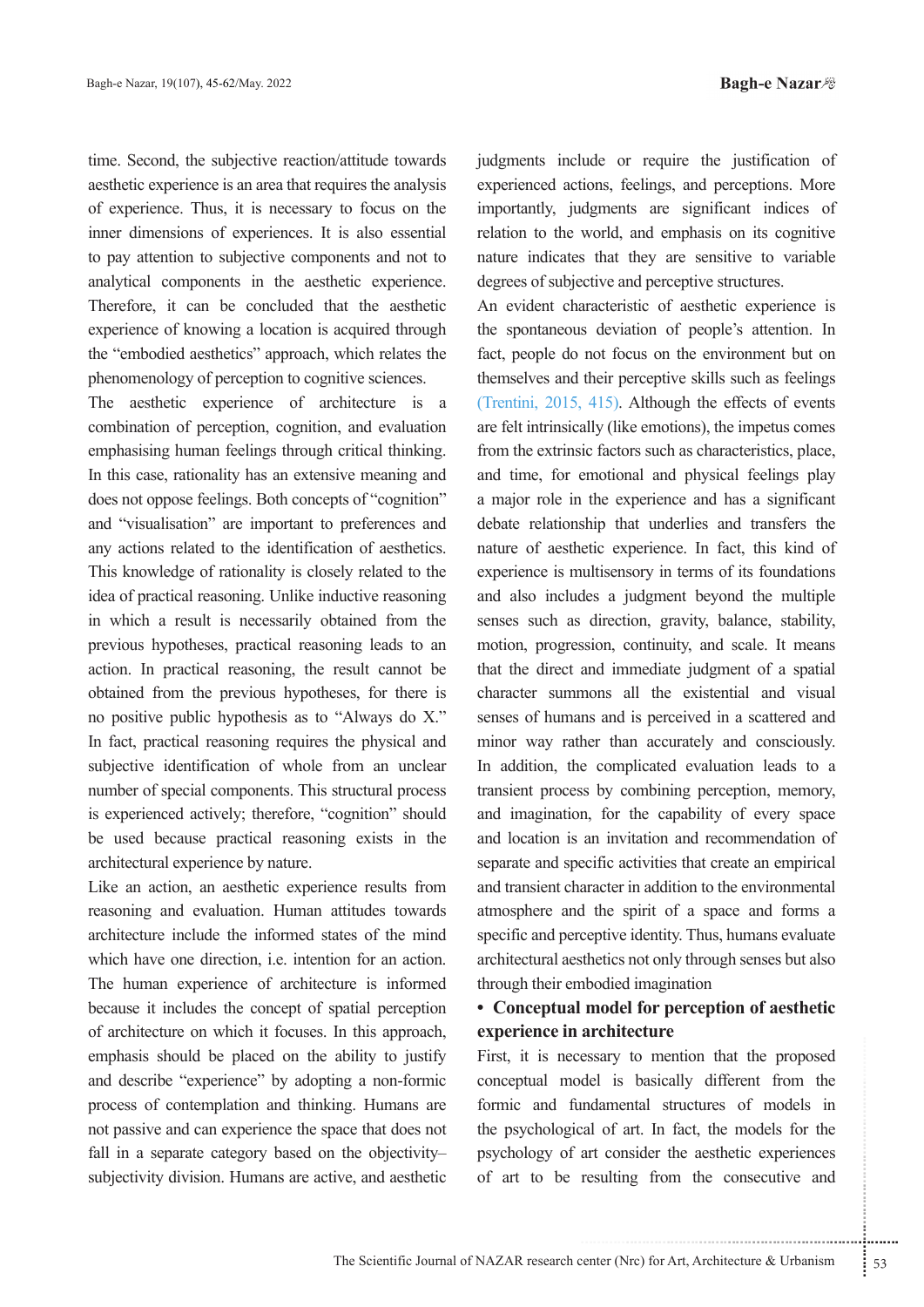separate steps of information processing formed in a hierarchical process. Each of these models analyse a specific component differently within the process of perceiving the aesthetic experience of an artwork. However, the proposed conceptual model adopts a combinatorial view. In addition to being inspired by the content structures of models in the psychology of art, the proposed model indicates the effective role of the human sensorimotor system in processing the aesthetic features of a space and recognising them through interaction with the help of embodied mechanisms in perception and architectural experience.

Unlike the other multistep models in the psychology of art that start perceptive processing at lower steps, the proposed model follows the cognitive processing of style, content, and context at higher steps. Finally, it results in cognitive mastery, perception, and evaluation, which are mainly based on the acquired expertise (like the model proposed by Leder & Nadal,  $2014$ ). By contrast, such hierarchical processing of the proposed model includes parallel processing that is independent of perceptive aspects and cognitive aspects (i.e., individual experiences, memory, cultural context, knowledge, expertise, innovation/acquaintance8, interest, and preference). These two processing aspects are linked in the aesthetic experience of architecture through the active and continuous human-architecture "physical knowledge" context9. Furthermore, this is consistent with the "embodied cognition" approach. In fact, this model proposes a pattern of embodied aesthetics that integrates objective and subjective aspects of aesthetics through aesthetic interaction.

This model distinguishes between two processing methods. In these two policies, the processing is parallel and independent to a great extent. The first method is perceptive processing based on the emotional evaluation. In other words, an architectural artwork might be either beautiful or not beautiful. If it is beautiful, a responsive mechanism for aesthetics is activated in the brain. This bottom-up mechanism is usually universal among individuals and operates based on the subjective evolution of the stimulation potential of drivers. Generally, this type of evaluation is

naturally pleasant by itself (Menninghaus et al., 2019,  $51$ ), including an individual's evaluation of an impetus apart from the needs and goals. The second method is cognitive processing that is a function of syntactic content. In fact, cognitive processing is somehow a top-down process. In general, if the processing is satisfactory in both ways, an aesthetic experience will emerge. For instance, if perceptive processing (perceptive aesthetics) is intensified with a successful dominance over cognitive processing (cognitive aesthetics), a combinatorial mechanism (activation of perceptive and cognitive paths) will probably emerge, and feelings can be extracted through both policies to moderate the aesthetic experiences of architecture. According to Silvia's "subjective evaluation" theory, it can be proven that emotions result from the subjective evaluation of events and that a variety of emotional reactions to a space includes a spectrum of feelings of aesthetics such as wonder and excitement as well as another variety of emotions based often on knowledge. Therefore, as Silvia's theories of the emotional evaluation suggest, a subjective experience does not result from external self-stimulating characteristics, whereas its subjective construct comes from the cognitive process of evaluating external objects<sup>10</sup> (Silvia, 2005). This model differentiates between external information (drivers and context) and the internal representation within an architecture's processing system and that of an audience. External information includes the drivers, i.e. architectural elements and concepts by which architectural artworks are created and observed. In a processing system, information is encoded from right to left, and arrows indicate the flow of information. This model also includes the feedback and top-down processing cycles flowing in the cognitive processing step.

The stimuli are encoded by the mechanisms of sensory perception. A user of the space obtains the information pertaining to not only visual perceptions but also combinatorial sensory perceptions in interaction with the space. Moreover, the already existing conceptual information can be reread from the memory. The arrows indicate two separate paths of information processing: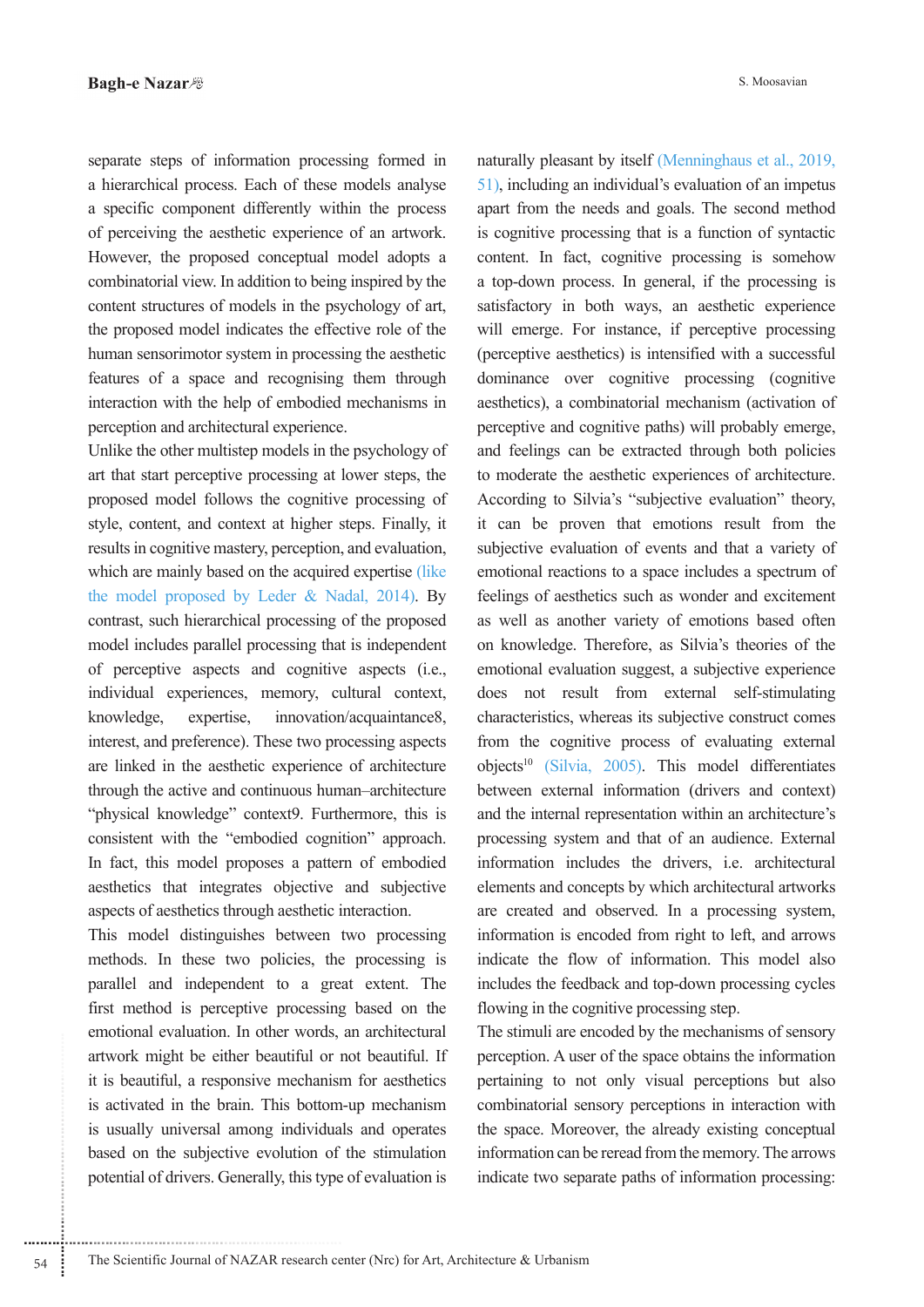perceptive processing that includes general emotional reactions and cognitive processing that brings about the resultant reactions of content interpretations 11. Therefore, if the processing of both paths is satisfactory (common activities of perceptive and cognitive activities) and if perceptive processing and cognitive processing are intensified with emotions inferred separately from both paths, aesthetic experiences will emerge. Moreover, the primary emotional responses have motivational foundations<sup>12</sup>, whereas motivation affects behaviour and prepares a cognitive factor to act by directing it towards interaction with space and the proximity-avoidance space behaviour. In fact, motivation is the driving force of perception, behaviour, and the creation of personal preferences. In the sensory encoding step, a few stimulating codes affect the neural system and aesthetics processing mechanism of humans unconsciously. At the same time, those codes reveal the exciting signs that coincide with perceptive concepts and spatial experience.

As discussed earlier, this model is based on the fact that aesthetic experiences result from the continuous reactive interaction between humans and architecture. It is also based on principles of perception, cognition, and emotions in relation to the stimulation potentials of architectural elements. Hence, according to Berline, it should be stated that aesthetic attraction appears to be a model that depends on the stimulation effects of general or structural features (Akalin, Yildirim, Wilson & Kilicoglu, 2009, 125). Berline also believed that stimulation was related to what was called coactive variables (i.e., novelty, unexpectedness, wonder, contrast, heterogeneity, complexity, and uncertainty). Berline called those variables "coactive" because their ability to create stimulation depends on the comparison of an assumed stimulus with a standard stimulus but differs from the human memory stimulus and causes stimulation (Franken, 2017, 566). Furthermore, Berline's motivation theory is based on the concept of exploration, and the existing uncertainties lead to the need for exploration and curiosity, which are both considered joyful (Akalin et al., 2009, 125).

Thus as feeling and emotions contribute to architectural

evaluation, it can be stated which "Motivation" or "Stimulation" is closely related to the initial stage of the evaluation process.

According to Russel and Mehrabian, stimulation is a subjective activity that describes an individual's emotional state with a singular dimension that varies from drowsiness to extreme excitement<sup>13</sup> (Russel & Mehrabian ,1978). In fact, aesthetic responses are defined as appropriate feeling preferences or emotional evaluation (Ulrich, 1983; Wohlwill, 1976), which are activated with a wide variety of environmental stimuli. Emotional reactions can be evaluated with emotional preferences considered appraisable reactions and experiential meaning of an individual for the environment (Nasar, 1994).

An initial pleasant factor should be stimulated to arouse feelings with a pleasurable aesthetic value. Aesthetic feelings require important motivational tendencies and prepare the next actions. In this view, the primary evaluation phase compares the current event with ordinary and normal priorities. The satisfactory factors have an intrinsic positive outcome pointing out different forms of emotional interactions through "spontaneous acceptance"<sup>14</sup>, which leads to active human participation in an architectural space. The secondary evaluation phase is the informed section of the process, in which evaluation occurs more slowly. The cognitive variables involved in emotional stimulation do not indicate the cognitive conditions for a specific feeling; according to Silvia's approach  $(2005)$ , they express further meanings for the stimulation of feelings. As this approach suggests, representations in the second evaluation phase lead to richer aesthetic meanings through the differentiation process as the cognitive factor aiming to reduce uncertainty for the user of space and help the user's informed action through the proximity-avoidance process<sup>15</sup>.

al response, emotional states can be<br>vant to practical desires. In this model,<br>erns are considered an interactive<br>tern such as motion, and practical<br>umed as an emotional state based on<br>cies. The desire to approach or avoid In a behavioural response, emotional states can be considered relevant to practical desires. In this model, emotional patterns are considered an interactive expression pattern such as motion, and practical desires are assumed as an emotional state based on practical tendencies. The desire to approach or avoid a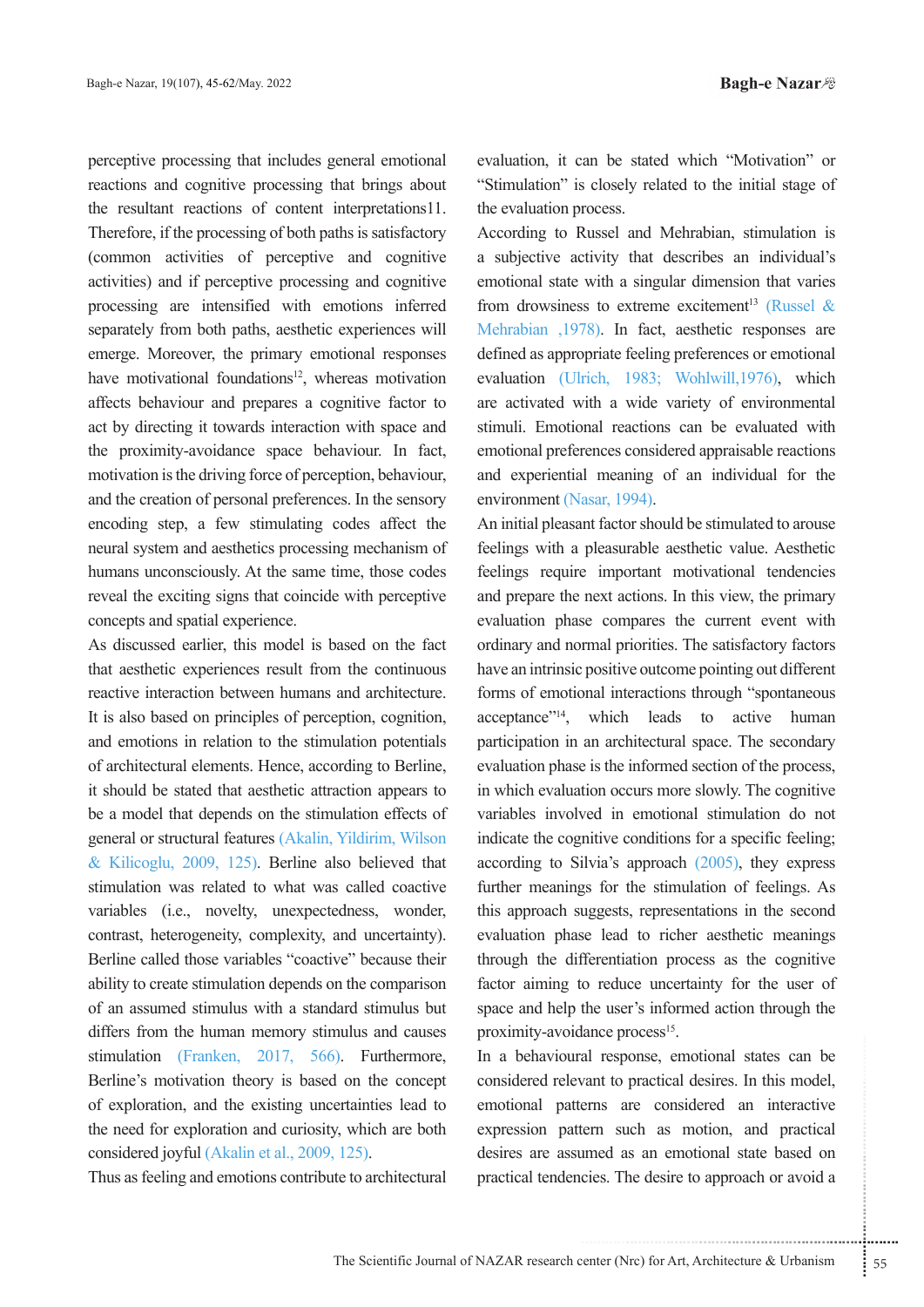stimulus is a major dimension of emotion. According to the previous studies, the evaluation of a stimulus has a reliable relationship with a behavioural desire to approach a stimulus or avoid it (Vartanian et al., 2013, 2015). This model suggests the performance outcomes of two parallel processes, the first of which is the subsystem of aesthetic evaluation (perceptive processing) that mainly affects the stimulation and extraction of emotional meanings of aesthetics. The second one is the subsystem of cognitive variables  $(c$ ognitive processing) playing a major role in achieving the explorative behaviour of the use of space. These two subsystems have organisational relationships and affect the preparedness of an action by an independent agent (user). In particular, the emotional outcomes (feelings) of these two subsystems are considered functional indices that enhance the "positive experience" formed through active human-architecture interaction (Fig. 2). In this model, the aesthetic experience includes causative and systematic relationships between (positive and negative) emotional values and aesthetic judgment, for they are created through the interactions of cognitive factors with the environment. Aesthetic emotions are considered the functions that have evaluation mechanisms because a cognitive factor tries to solve uncertainty in a specific interaction. In fact, an aesthetic experience is a combination of deliberate emotional and cognitive processes employed to evaluate the interactive potential of people in the space. The model aims at a process by which the stimulation of primary aesthetic feelings of joy can affect the development of aesthetic evaluation and resultant emotions. Moreover, the motivational attitudes obtained from the evaluation of emotions lead to the preparedness and willingness of a user to behave in the space.

Accord to McAndrew, emotional evaluation includes attributing an emotional quality to an object or a situation, whereas the emotional evaluation of an environment directs the attitudinal behaviour or avoidance of humans (McAndrew, 2014, 74). The emotional responses of an environment include evaluating sensory reactions. In fact, sensory

evaluation refers to the attribution of an emotional feature to an environment such as love/indifference and inferences regarding a place or its implicit meanings such as judging it as a friendly/unfriendly environment. An individual's emotional reaction is about his/her intrinsic attitudes towards the environment such as joy or pleasantness 16. Therefore, aesthetic reactions to sensory evaluations might include certain emotions such as joy, pleasantness, and appropriateness as well as physiological and behavioural reactions. It can then be stated that the main dimensions of an emotional experience (joy, beauty, and attraction) refer to the qualitative and perceptive features of an environment such as cohesion/complexity and legibility/mysteriousness affected by Kaplan's theory (Kaplan & Kaplan, 1989) and having a role in the process of forming an aesthetic experience. In fact, the main factors that affect sensory perceptions generally include the things that arouse human feelings and affect someone's emotional evaluation of a place. Nevertheless, the underlying layers of this feeling should include the other features of positive aesthetics. In other words, although perceptive features such as discipline, mystery, cohesion, and complexity can be the most important perceptive factors in determining the aesthetic feeling, other aesthetic features (e.g., balance, clarity, novelty, and unity) are importantly effective and improve the aesthetic dimension of architecture by having tangible roles in the aesthetic content of a place. Schlosberg proposed a 3D theory of emotion including 1- pleasantness-unpleasantness, 2- attention-rejection, and 3- activity (Schlosberg, 1954) quoted in Khodapanahi, 2017, 214). Accordingly, three major components can be classified for the emotional responses of a place as 1- emotional response, 2physiological response, and 3- behavioural response. In addition, the following three sources should also be taken into account to access the emotional evaluation process: 1- attention, 2- emotional involvement, and 3memory. Hence, the artworks that are more interesting, more emotional, deeper, and less likely to be boring will induce a positive subjective experience in the mind.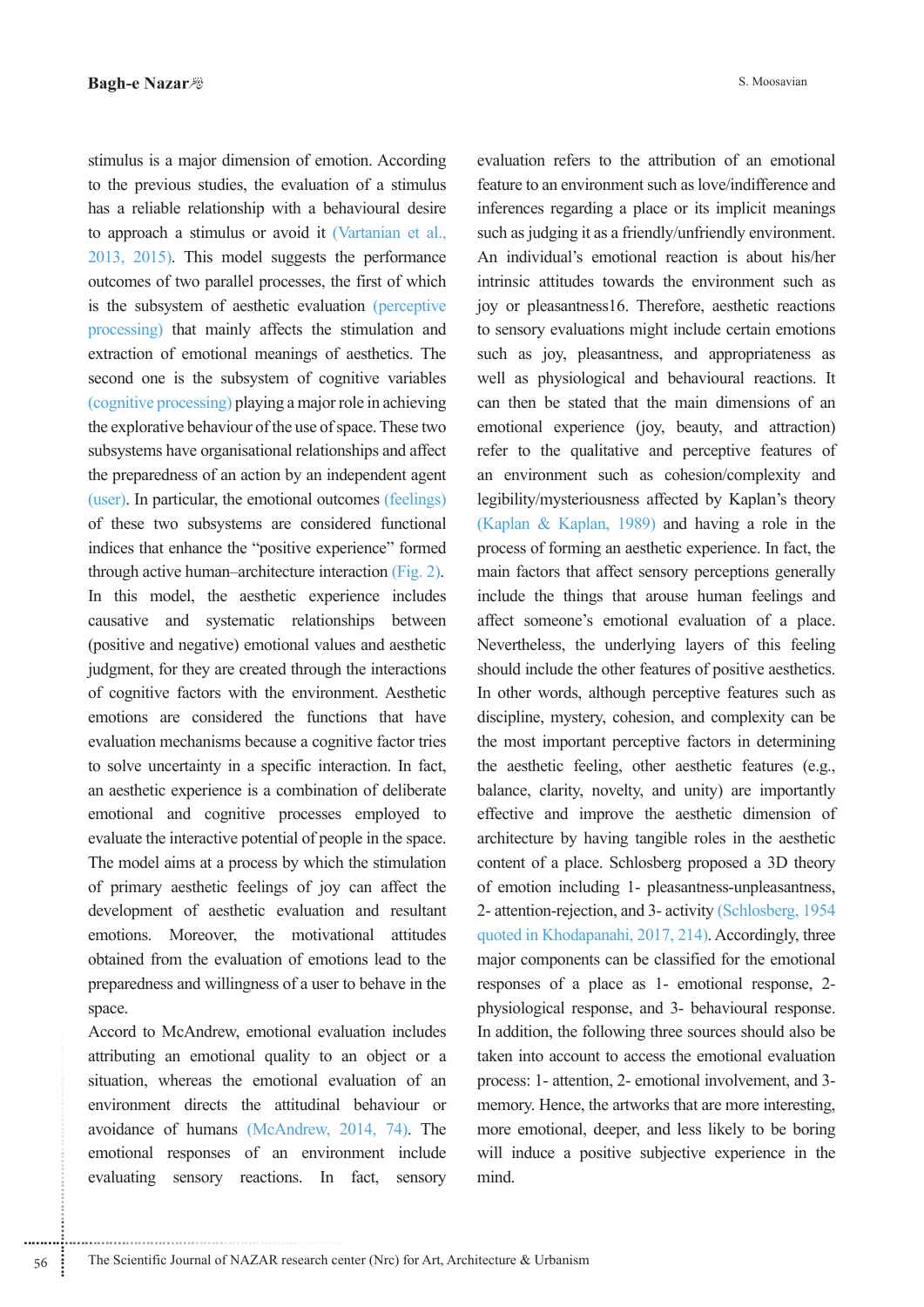

Aesthetics Responsiveness Mechanism

Fig. 2. The conceptual model for the aesthetic experience perception process in architecture. Source: Author.

According to the proposed model, the components that are considered the basic constituents of the structure of this experience will be activated through emotional responses in the space. If there is positive emotional processing, they will form the aesthetic experience of architecture. These components are as follows: 1- The perceptive component that indicates the structures of stimuli (architectural and spatial elements) and reflects certain dimensions such coordination, colour, texture, rhythm, discipline, and balance in an architectural combination perceived as a rich set of perceptive qualities; 2- The motivational component that consists of sensory emotions or practical desires of preparedness for behaviour in the space; 3- The sensorimotor component that includes the physiological responses of humans to the space, activates the interactive dimension reflecting the resultant capabilities of an architectural experience, and also includes the five senses; this component consist of factors such as direction, gravity, balance, stability, motion, progression, continuity, and scale; 4- The cognitive component that indicates content (meaning) and context of an

architectural artwork; 5- The emotional component that is also known as an emotional experience and reflects positive and negative emotions in terms of effects on the audience of a space; 6- The behavioural component that includes the expressive behaviour and an active informed action including proximity to or avoidance of a space. Furthermore, these components were developed in terms of an embodied aesthetic approach in relation to perception, feelings, and action. They result in the constituent elements of an aesthetic experience through the key principles related to every component in an interconnected and interactive state  $(Table 1).$ 

## **Conclusion**

structure of the proposed theoretical<br>on the principle that every experience<br>read and pattern created through a<br>d coordinated structure. Therefore, an<br>generality resulting from the dynamic<br>veen an individual and an environ The conceptual structure of the proposed theoretical model is based on the principle that every experience has a structure and pattern created through a harmonious and coordinated structure. Therefore, an experience is a generality resulting from the dynamic interaction between an individual and an environment. In addition to its separate sections, this generality has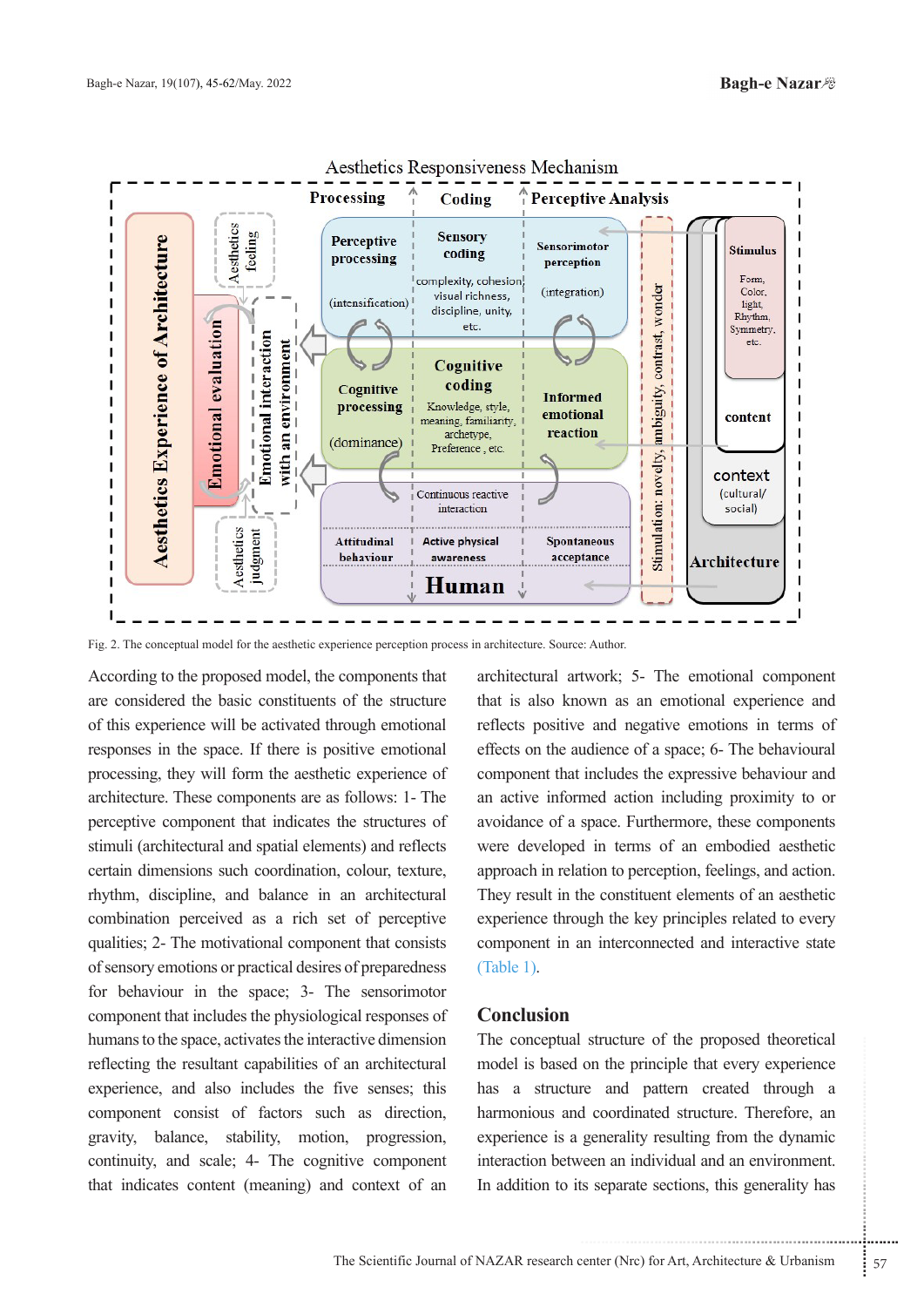| <b>Components</b>          | <b>Features of Components</b>                                                                                                                                                                                                                                                      |  |
|----------------------------|------------------------------------------------------------------------------------------------------------------------------------------------------------------------------------------------------------------------------------------------------------------------------------|--|
| Perceptive                 | Morphologic, structural, and configuration features and attributes of a building such as proportion, rhythm, scale, colour, light,                                                                                                                                                 |  |
| components                 | shade, hierarchy, engineering/spatial system, and locational relationships resulting in perceptive experiences.                                                                                                                                                                    |  |
| Motivational<br>components | All environmental variables whose effects lead to subjective activities of humans and orientation of human feelings and behaviour.                                                                                                                                                 |  |
| Sensorimotor               | The attributes that result in a sense of spatial exploration and curiosity through five senses and sensorimotor induction (e.g.,                                                                                                                                                   |  |
| components                 | direction, gravity, balance, motion, progression, and continuity).                                                                                                                                                                                                                 |  |
| Cognitive<br>components    | The perceptive experience emphasises a perceiver's knowledge and affects an individual aesthetic judgment under the influence<br>of different factors such as meaning, memory, history, culture, social class, individual features, prior experience, interest, and<br>preference. |  |
| Emotional                  | Positive emotional processing that occurs as aesthetic feelings through the space emotional evaluation. Individuals give emotional                                                                                                                                                 |  |
| components                 | reactions to stimuli or conditions in different ways (not in the same way).                                                                                                                                                                                                        |  |
| <b>Behavioural</b>         | The attributes that lead to practical desires of humans in an environment through spatial stimulation potentials. The proximity                                                                                                                                                    |  |
| components                 | motivation means the willingness to approach a stimulus and the motivation to avoid it.                                                                                                                                                                                            |  |

Table 1. The components affecting the formation of an aesthetic experience in architecture. Source: Author.

multiple dimensions. In-depth experiences of a building require a fundamental phenomenological campaign from a third-person perspective to a first-person perspective. In other words, a human's experience (me) of a building  $(it)$  should change from me and it as a dichotomy to a "unity of experience", in which a subject and an object are merged. This integration is created through the potential conditions of architecture and attracts humans; therefore, the user of space reaches from a third-person perspective to a first-person perspective. It can then be stated that the aesthetic dimension of an architectural artwork can be perceived as a potential in the physical structure of an artwork, and the aesthetic dimension emerges only when humans perceive architecture and can penetrate its potential texture of aesthetic features through a subjective experience. Hence, this experience results from the dynamic character of a space that creates perceptive conditions for the realisation of potential aesthetic qualities of a building.

In the proposed conceptual model, the aesthetic experience of architecture can be considered a complicated phenomenon that includes various processes created through interaction with environmental conditions or events. This model considers aesthetic preferences to be an indicator of emotional judgments about a place, the perception of which is affected by an individual's motivations and spatial experiences including the complicated and interconnected process of different factors. Therefore, it can be considered that the aesthetic experience results in more complicated processes (e.g., conceptualisation and more complicated feelings) by interacting with an environment as a major emotional activity. From an empirical perspective, it emerges as a feeling of appropriateness, pleasantness, and attraction. Accordingly, it will be more likely to discover new and different mechanisms for an aesthetic experience in relation to other cognitive processes and phenomena, although most of these intrinsic mechanisms and relationships are not clearly recognisable merely by observing spatial behaviours in empirical studies. Therefore, this experience can be considered a multidimensional concept consisting of subjective dimensions that should be perceived as the active participation of humans in perceptive and experiential processes of the space.

Finally, it can be stated that aesthetics is a subjective experience of subjective processing in relation to experience, which includes a feeling of joy and can also contain a flow of emotions. Hence, this experience emerges as a phenomenon that has functional relationships with the physical processes and emotional reactions of humans. It is also evaluated through direct perception and involvement with the space. In this case, feelings and emotions can efficiently affect cognitive processes in addition to direct effects on behaviour at higher levels in the form of emotional stimulation. Thus, the functional role of aesthetics-based emotional values is to detect further interactive opportunities and reflect other functions that facilitate behavioural decisions and evaluative processes of aesthetics (Fig. 3).

As a result, an aesthetic experience of architecture means the emotional evaluation of the experience of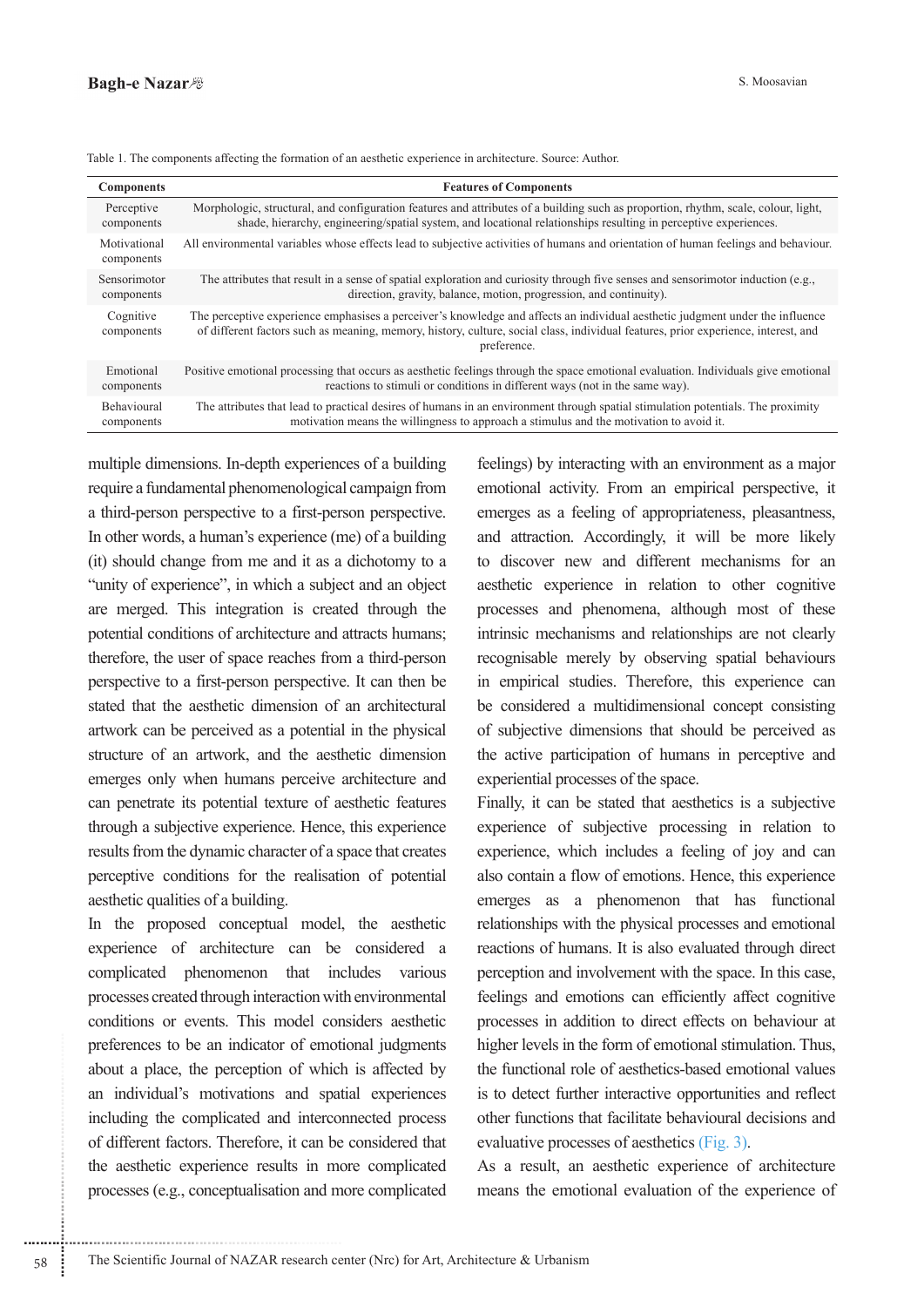

Fig. 3. The components affecting the formation of an aesthetic experience in architecture. Source: Author.

spatial perception based on a direct approach through perceptive, motivational, sensorimotor, cognitive, and behavioural components in a combination of different emotional imaginations (e.g., joy and pleasantness). Therefore, the key features of this experience can be introduced as follows: acceptance and experience of a place as an open and extensive quality through attention; perception through a sensorimotor experience in combination with memory and visualisation; stimulation of an individual's perceptions as the feeling of new probabilities; dichotomy as a dynamic exchange, continuity, and interaction with the space for discourse and participation methods of an individual and a space. Since the main function of a human's cognitive development is the perceptive function resulting from interaction with the environment, it can develop based on the accumulation of knowledge and emotional effects. In this regard, what is perceived as pleasant is based on the recognisable patterns resulting from emotional mechanisms, something which bears great importance, especially in the architectural styles

that cause fundamental and long-lasting changes in the human intellect.

## **Endnote**

1. Studies of neural aesthetics combine feelings, science, and experience in natural systems that determine joy and analyse the method of signifying information in the brain and controlling the experience of art and life through feelings. According to neurological studies, perception of aesthetics can be considered a neurological function based on the evolutionary cognitive development. In this regard, Ramachandran argued that solving the initial aesthetics problem (i.e., origin of aesthetics and judgment) would depend on the better perception of communications between visual centers of the brain, emotional (limbic) structures, and inner logic of the cerebral cortex (Ramachandran et al., 2003 quoted in Xenakis, Arnellos & Darzentas, 2012, 216).

mamic relationship between visual perception and<br>ime ever. According to Lips, an architectural element<br>e visual weight of a work of art but also the attraction<br>element towards the surrounding elements. Wolflin<br>e similarity 2. In the late 19th century, Wolflin and Lips introduced the problem of emotion and association with the body features and effect of spatial motion on its physical experience in relation to feeling and perception. In the inner sensory-formic view, they found the inner sensory values related to the muscular motions and body motions and presented the physiognomy theory. Systematically, Lips analysed the inner sensory-formic relationship and described the dynamic relationship between visual perception and concepts for the first time ever. According to Lips, an architectural element determines not only the visual weight of a work of art but also the attraction and repulsion of that element towards the surrounding elements. Wolflin based his theory on the similarity between forms and physical experiences of the body. According to Arnheim, buildings have expressive quality, and the meanings and concepts that are understandable and recognisable to users have direct relationships with the building form. This theory was introduced as the natural symbolism (Rezazadeh, 2004, 125).

3. The motor neurons that are activated during the execution of an action and the inspection of that action in the eye of another spectator.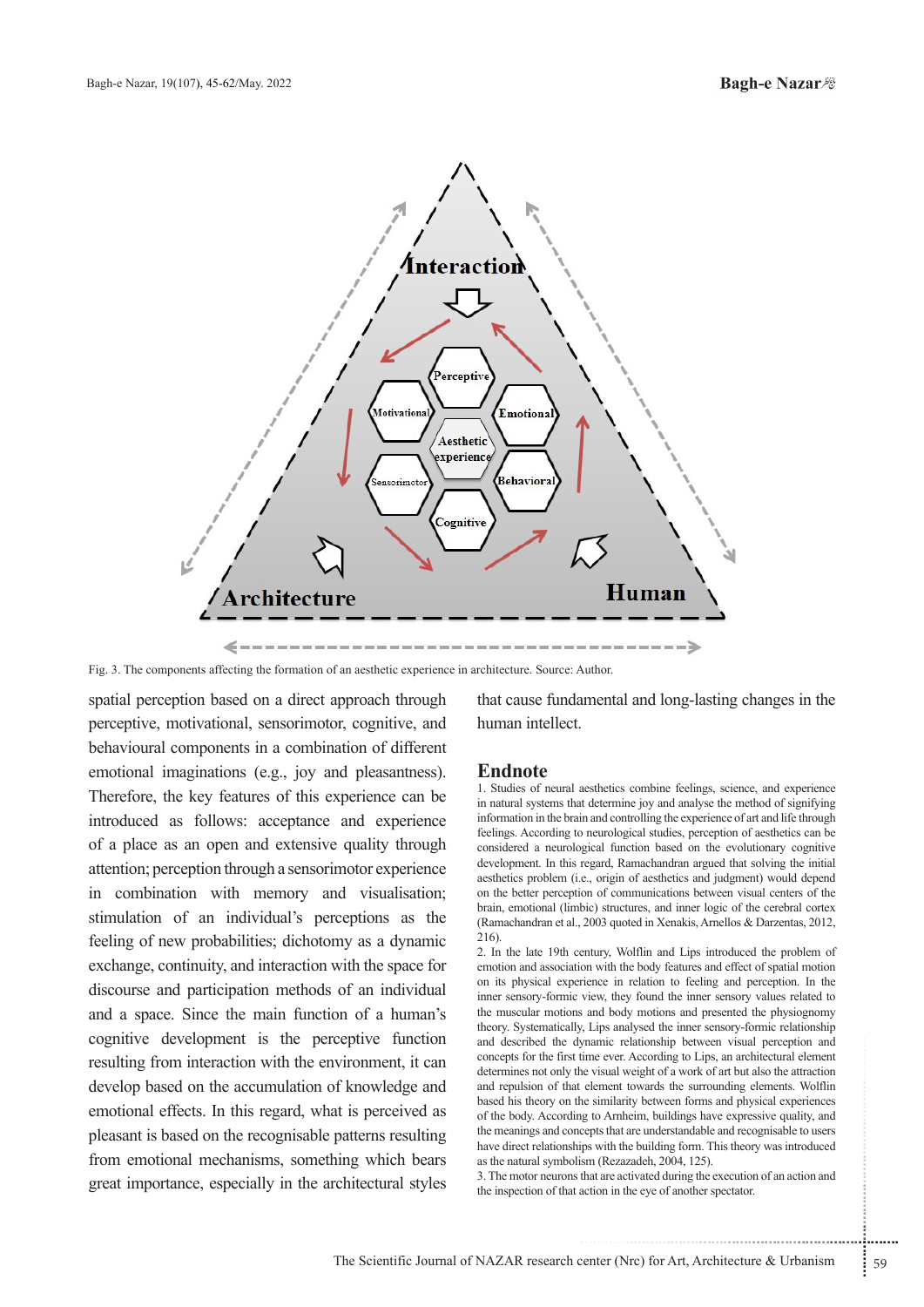### **Bagh-e Nazar**

5. The philosophy of "self-awareness" was introduced in the later writings of Husserl, Phenomenology of Perception by Merleau-Ponty, and recent neurological studies analysing the enactive approach to perception and .cognition

6. Pointing out the important role of emotions in thinking and attitude, Johnson believes that there is no cognition without feelings and emotions, although humans are often unaware of emotional dimensions of thinking and attitude. However, emotions and feelings are considered the main sources of meaning in this view. In fact, feelings and emotions are not the second-order cognitions but are the emotional patterns of human encounter with the world, through which objects can be considered at an initial level. Johnson believes that feelings constitute the process of environment-human interactions and that conditions and situations are usually the main position of feelings, not the mind (Johnson,  $2017$ ).

7. This view unifies sensory hypotheses (i.e., pleasantness is positively related to the activation of sensory cortices of the brain and conceptual hypotheses (i.e., pleasantness is positively correlated with the activation of anterior cortices of the brain. Moreover, other studies support the sensory and conceptual hypotheses of aesthetic experience. Their results indicate the evidence that there is a relationship between a moving experience or activity in the areas of processing motion and the experience of pleasantness with the prefrontal anterior cortices. Nevertheless, it appears that these two processes interact with each other within a single window of activity to create an aesthetic experience (Vecchiato et al., 2015b, 12).

8. The seemingly contradictory factors of innovation and acquaintance are the important predictors of positive aesthetic preferences and simultaneous aesthetic feelings. In particular, frequent exposure to the artworks of interest will not often result in fatigue effects on the intensity of emotional responses (Menninghaus et al., 2019, 52). In general, there are two different models for attempt at predicting the probability of aesthetic reactions. The first model is called "preference for being a prototype", which states that individuals are willing to prefer that which is the most evident instance and is familiar to them. The second model is called "preference for difference", which states that if an experience is closely related to an individual's subjective representations, there will then be a slight amount of stimulation and a minimal amount of positive feelings. Positive stimulation and feeling enhances when the differences between an individual's experience and subjective representations increase. Pron concluded that both models were supported to some extent, whereas "preference for difference" was supported more. However, it cannot be sufficient explain this mechanism completely (Bishop, 2007, 65).

9. The amazing experiences of architecture can have great effects on memory and place themselves within the subjective framework of a spectator's embodied knowledge (Bermudez & Ro, 2013, 678).

10. Emotions result from biological and cognitive processes and emotional experiences and make an individual create cognitive explanation. Emotions recall expressive, purposive, and adaptive behaviours. How an individual experiences a specific emotion depends on his/her evaluation of an environment (Franken, 2017, 410).

11. In the view of two emotional systems, humans have two simultaneous systems that activate emotions: 1- The self-simulating biological system that automatically and spontaneously reacts to stimuli; 2- The cognitive system that is based on individual experience and reacts to stimuli by evaluating a meaning as an interpretation. These two emotional systems complete each other (Reeve, 2016, 452).

12. Motivation is a series of complicated organismic and environmental variables, the actions of which lead to public and directed activities of feeling and behaviour (Khodapanahi, 2017, 16).

13. A widely used approach to the evaluation and description of environmental experiences is the environmental psychology method proposed by Russel and Mehrabian (1978). Employing three emotional dimensions (joy, stimulation, and dominance), they described human perceptions of physical environments indicating emotional states (preferences and joy) (Russel & Mehrabian, 1978).

14. Magda Arnold's emotional theory (1960, 1970) places evident emphasis on the concept of cognitive evaluation. According to Arnold, humans first start evaluating stimuli automatically, quickly, and unconsciously; as a result, they grow fond of what is evaluated and considered good (Khodapanahi, 2017, 229). Arnold also described emotion as motivation. Recent studies confirmed Arnold's views on the fact that the evaluation of love/indifference is automatic and quick (Reeve, 2016, 507).

15. Aesthetic feelings express motivational tendencies for proximity or avoidance, the most important of which is the tendency to end, extend, or repeat exposure to an artwork (Menninghaus et al., 2019, 53).

16. Russel and Mehrabian introduced four dimensions of emotional reactions of the environment in an emotional composite rotational model (the complex flow of emotion) (joy, emotion, stimulation, relaxation) (Russel & Mehrabian, 1978).

## **Reference** list

 $\bullet$  Akalin, A., Yildirim, K., Wilson, C. & Kilicoglu, O. (2009). Architecture and engineering students' evaluations of house façades: Preference, complexity and impressiveness. Journal of Environmental Psychology, 29(1), 124-132.

• Bermudez, J. (2011). *Empirical aesthetics: the body* and emotion in extraordinary architectural experiences. Proceedings of the 2011 Architectural Research Centers Consortium:Considering Research, 369-380.

**• Bermudez, J. & Ro, B, (2013). Memory, Social Interaction,** and Communicability in Extraordinary Experiences of Architecture. Paper presented at the 2013 Architectural Research Centers Consortium, University of North Carolina, Charlotte. http://arccweb.org/conferences/org.proceedings/ARCC2013\_ UNCC%20Conference%20Proceedings.pdf.

· Bermudez, J. Krizaj, D. Lipschitz, D. L. Bueler, C. E. Rogowska, J. YurgelunTodd, D. & Nakamura, Y. (2017). Externally-induced meditative states: an exploratory fMRI study of architects' responses to contemplative architecture. *Frontiers* of Architectural Research, 6 (2), 123-136.

· Bhatt, R. (2000). The significance of the aesthetic in postmodern architectural theory. Journal of Architectural Education, 53(4), 229-238.

• Bishop, A.R. (2007). Outside the square? Aesthetic response to the contemporary architecture of Federation Square, Melbourne. *The Environmentalist*, 27(1), 63-72.

• Böhme, G. (2018). Atmospheric Architectures: The Aesthetics of Felt Spaces. London: Routledge.

• Chatterjee, A. & Vartanian, O. (2014). Neuroaesthetics. Trends in cognitive sciences, 18(7), 370-375.

• Cupchik, G.C. & Gignac, A. (2007). Layering in art and in aesthetic experience. Vis. Arts Res, (33), 56-71.

• Collinson, D. (2009). Aesthetic Experience (F. Farnodfar Trans.). Tehran: Farhangeastan-e Honar.

• Dewey, J. (2005). Art as *Experience*. New York: Penguin.

• Dufrenne, M. (1973). The Phenomenology of Aesthetic Experience. Evanston, IL: Northwestern University Press.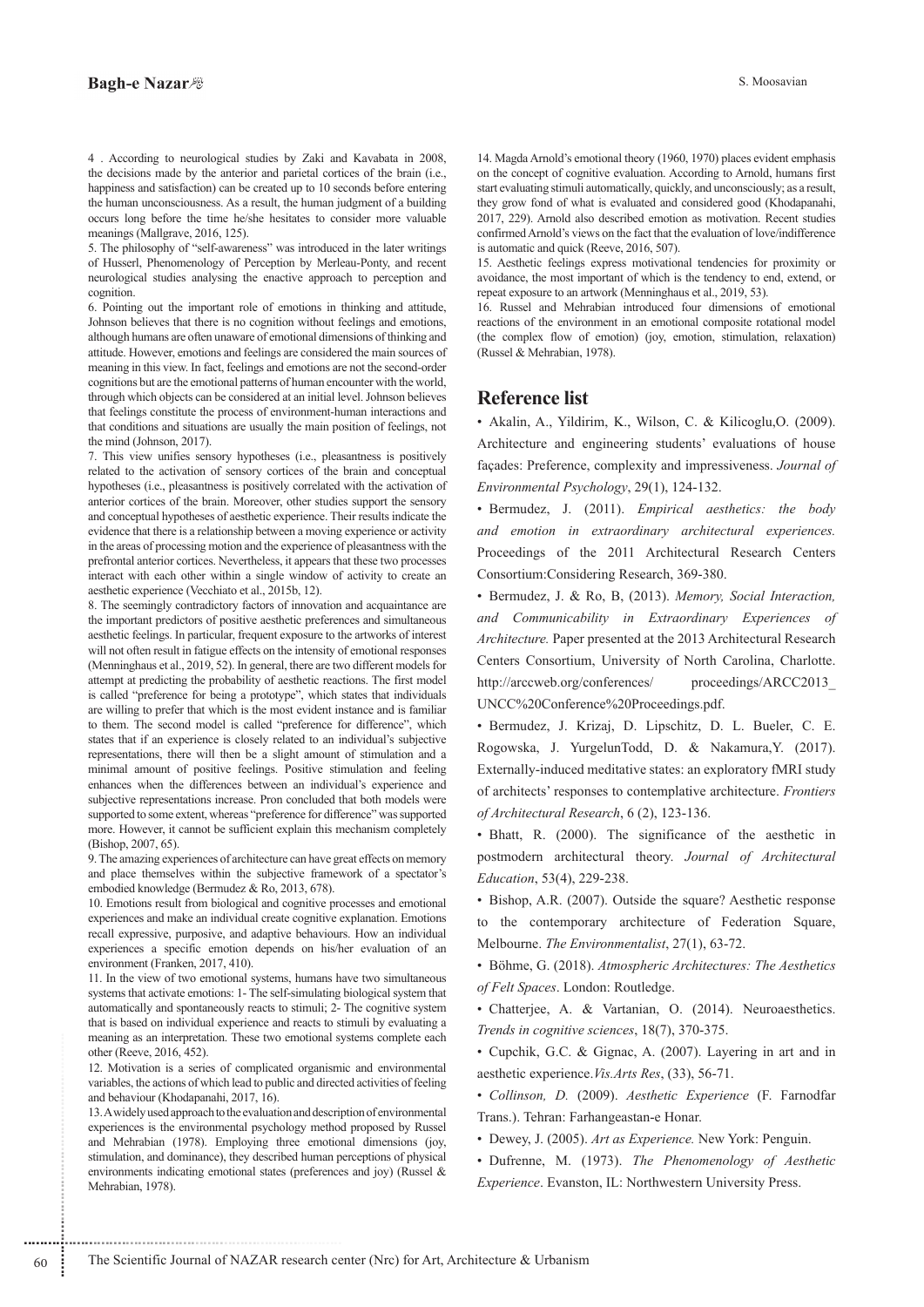• Fitch, L.B. Jönsson, P. Kirkegaard, P.H. Wallergård, M. Garde, A.H. & Hansen, A. (2014). Can architectural design alter the physiological reaction to psychosocial stress? A virtual TSST experiment. Physiology & behavior, (135), 91-97.

**• Franken, R. (2017).** Motivation and Emotion (H. SH. Esfand Abad & GH.R. Mahmoodi & S. Emamipoor Trans.). Tehran: Ney.

• Freedberg, D. & Gallese, V. (2007). Motion, emotion and empathy in aesthetic experience. Trends in Cognitive Sciences,  $11(5)$ , 197-203.

. Herzog, T.R. Ouellette, P. Rolens, J.R. & Koenigs, A.M.  $(2010)$ . Houses of worship as restorative environments. Environment and Behavior, 42(4), 395-419.

• Grütter, J. K. (2004). Ästhetik der Architektur Grundlagen der Architektur-Wahrnehmung [Aesthetics of architecture Basics of architectural perception [J. Pakzad J & A.R HomayonTrans.).Tehran: Beheshti University.

• Jelic, A. Tieri, G. De Matteis, F. Babiloni, F. & Vecchiato, G.  $(2016)$ . The enactive approach to architectural experience: A neurophysiological perspective on embodiment, motivation, and affordances. Frontiers in Psychology, 7, 481.

• Johnson, M. (2017). The Meaning of the Body (J-SH. Mirzabeigi Trans.). Tehran: Aagah.

• Kaplan, R. & Kaplan, S. (1989). The experience of nature: A psychological perspective. Cambridge: Cambridge University Press.

• Khodapanahi, M.K. (2017). *Motivation and Emotion*. Tehran: .Samt

• Kido, E. M. & Cywin' ski, Z. (2013). The new steel-glass architecture of buildings in Japan. Steel Construction, 6(3), 229-237.

• Lang, J. (2009). Creating Architectural Theory (A.R Eynifar Trans.). Tehran: Tehran University.

• Leder, H. & Nadal, M. (2014). Ten years of a model of aesthetic appreciation and aesthetic judgments: The aesthetic episode–Developments and challenges in empirical aesthetics. British Journal of Psychology, 105(4), 443-464.

• Levinson, J. (2011). General Issues on Aesthetics (F. Majidi Trans.). Tehran: Farhangestan-e Honar.

• Levinson, J. (2013). Aesthetics Issues of Specific Art Forms (S.M. Saatchi & N. Afshari Trans.). Tehran: Farhangestan-e Honar.

• Liu, S.Y. & Chuang, H.T. (2014). A Study of Aesthetic Factors and Aesthetic Responses of the Interior Environment. *International Journal of Research in Humanities, Arts and* Literature, 2(9), 1-8.

• Locher, P., Overbeeke, K. & Wensveen, S. (2010). Aesthetic interaction: a framework. *Design Issue*, 26(2), 70-79.

• McAndrew, F.T. (2014). *Environmental Psychology* (GH.R. Mahmoodi Trans.).Tehran: Vania.

• Ma, Q., Hu, L. & Wang, X. (2015). Emotion and novelty processing in an implicit aesthetic experience of architectures: evidence from an event-related potential study. NeuroReport, 26(5), 279-284.

• Mallgrave, H. F. (2016). The architect's Brain: Neuroscience, Creativity, and Architecture. (K.Mardomi & S. Ebrahimi Trans.). Tehran: Honare Memari Gharn.

• Menninghaus, W., Wagner, V., Wassiliwizky, E., Schindler, I., Hanich, J., Jacobsen, T. & Koelsch, S. (2019). What are aesthetic emotions?. Psychological review, 126(2), 171.

• Merleau-Ponty, M. (1982). Phenomenology of Perception. London: Routledge.

• Moon, K.S. (2013). Dynamic Interaction between Technology and Architectural Aesthetics in Tall Buildings. Journal of Urban Technology, 20(2), 3-24.

• Moosavian, S., Amin Zadeh Gohar Rizi, B. & Shahcheraghi, A. S. (2020). Explaining the conceptual model of the effective components on the formation of the architectural experience. Journal of Architectural Thought, 3(6), 59-75.

• Moosavian, S., Gohar Rizi, B. A. & Shahcheraghi, A. (2021). Typology and Comparative Analysis of Research Approaches to Aesthetics of Architecture. Bagh-e Nazar, 18(95), 85-100.

• Nasar, J.L. (1994). Urban design aesthetics: The evaluative quality of building exterior. Environmnet and Behavior, 26, 337-401.

• Pelowski, M. & Akiba, F. (2011). A model of art perception, evaluation and emotion in transformative aesthetic experience. New Ideas in Psychology, 29(2), 80-97.

• Rapoport, A. (1990). *The Meaning of the Built Environment: A Nonverbal Communication Approach. Beverly Hills, CA: Sage.* 

• Reeve, J. (2016). *Understanding Motivation and Emotion* (Y. Seyed Mohmmadi Trans.), Tehran: Virayeshpub.

ye mohiti [A review of environmental aesthetic theories]. • Rezazadeh, R. (2004). Morori bar nazari-ye-ha-ye zibashenasi-Memari va Farhang, 6(20), 124-127.

• Robinson, S. & Pallasmaa, J. (Eds.). (2015). Mind in *Architecture: Neuroscience, Embodiment, and the Future of* Design. Cambridge, MA: MIT Press.

asta, c. & Moroni, S. (Eds.), Ethics, Design<br>
e Built Environment, (pp. 93-105). Dordrecht:<br>
80). A circumplex model of affect. Journal of<br>
cial psychology, 39(6), 1161-1178.<br>
Mehrabian, A. (1978). Approach-avoidance<br>
unct • Roeser, S. (2013). Aesthetics as a Risk Factor in Designing Architecture. *In Basta, c. & Moroni, S. (Eds.), Ethics, Design* and Planning of the Built Environment, (pp. 93-105). Dordrecht: Springer.

• Russell, J.A. (1980). A circumplex model of affect. *Journal of* personality and social psychology, 39(6), 1161-1178.

• Russell, J.A. & Mehrabian, A. (1978). Approach-avoidance and affiliation as functions of the emotion-eliciting quality of an